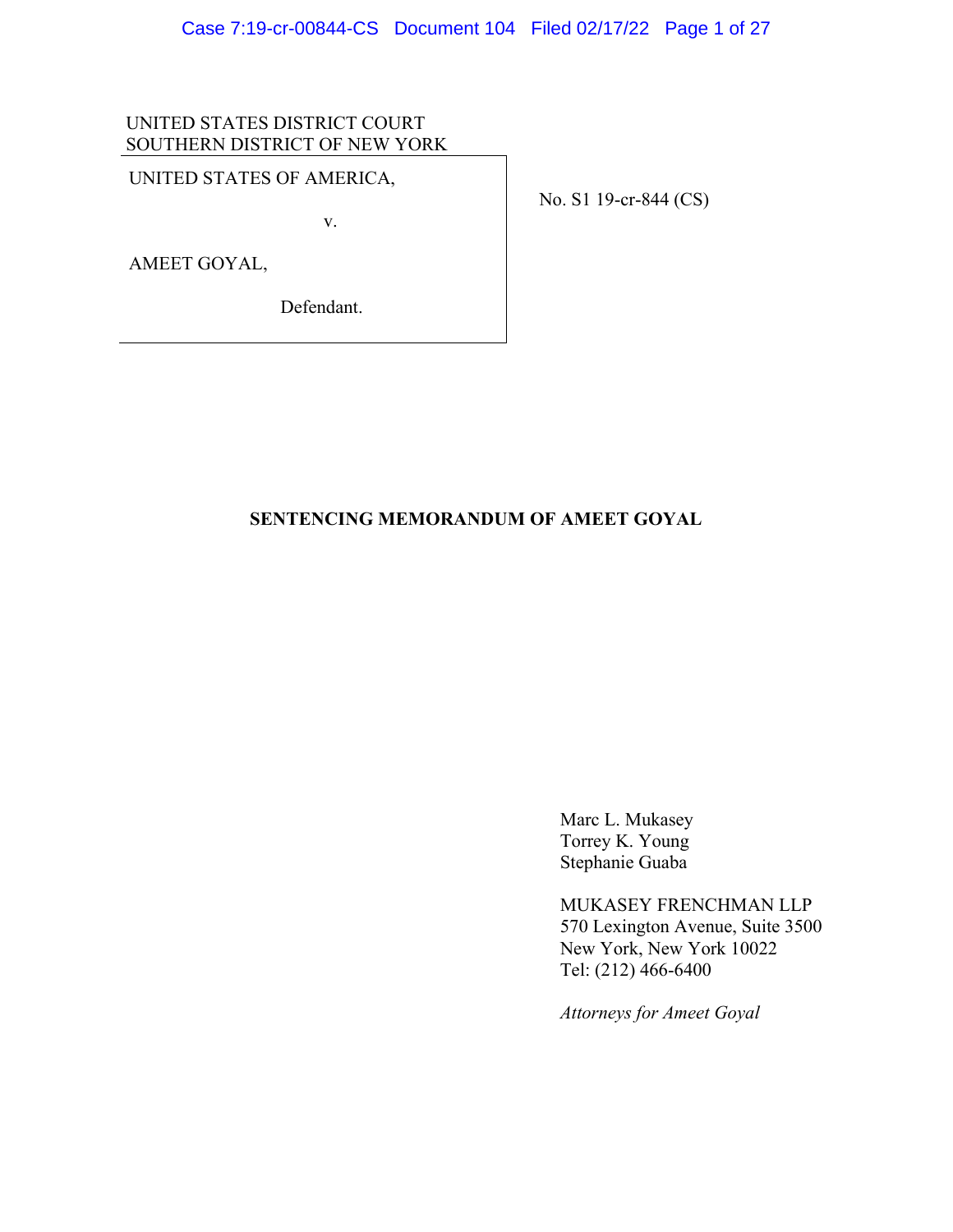# **TABLE OF CONTENTS**

| 18 U.S.C. SECTION 3553(a) FACTORS COUNSEL A LENIENT SENTENCE FOR AMEET |  |
|------------------------------------------------------------------------|--|
| $\mathsf{A}$ .                                                         |  |
| B.                                                                     |  |
| 1.                                                                     |  |
| $\mathcal{D}$                                                          |  |
| 3.                                                                     |  |
|                                                                        |  |
| AVOIDANCE OF UNWARRANTED SENTENCING DISPARITY  20<br>D                 |  |
|                                                                        |  |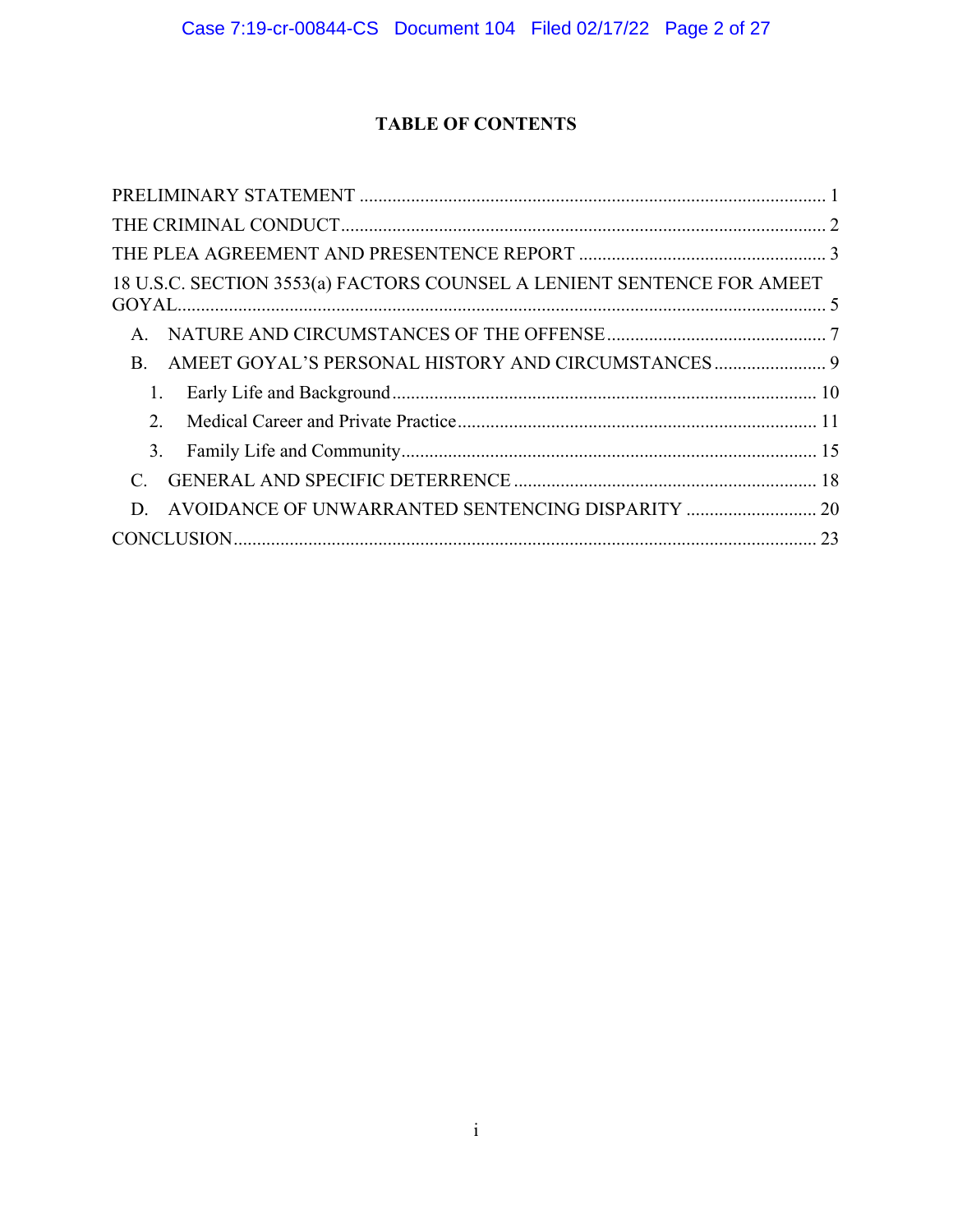# **TABLE OF AUTHORITIES**

# **CASES**

| Gall v. United States,       |
|------------------------------|
| Kimbrough v. United States,  |
| Koon v. United States,       |
| McCarthy v. United States,   |
| Pepper v. United States,     |
| Rita v. United States,       |
| United States v. Adelson,    |
| United States v. Ahmadani,   |
| United States v. Ahmed,      |
| United States v. Boscarino,  |
| United States v. Booker,     |
| United States v. Broce,      |
| United States v. Bryson,     |
| United States v. Emmenegger, |
| United States v. Gaind,      |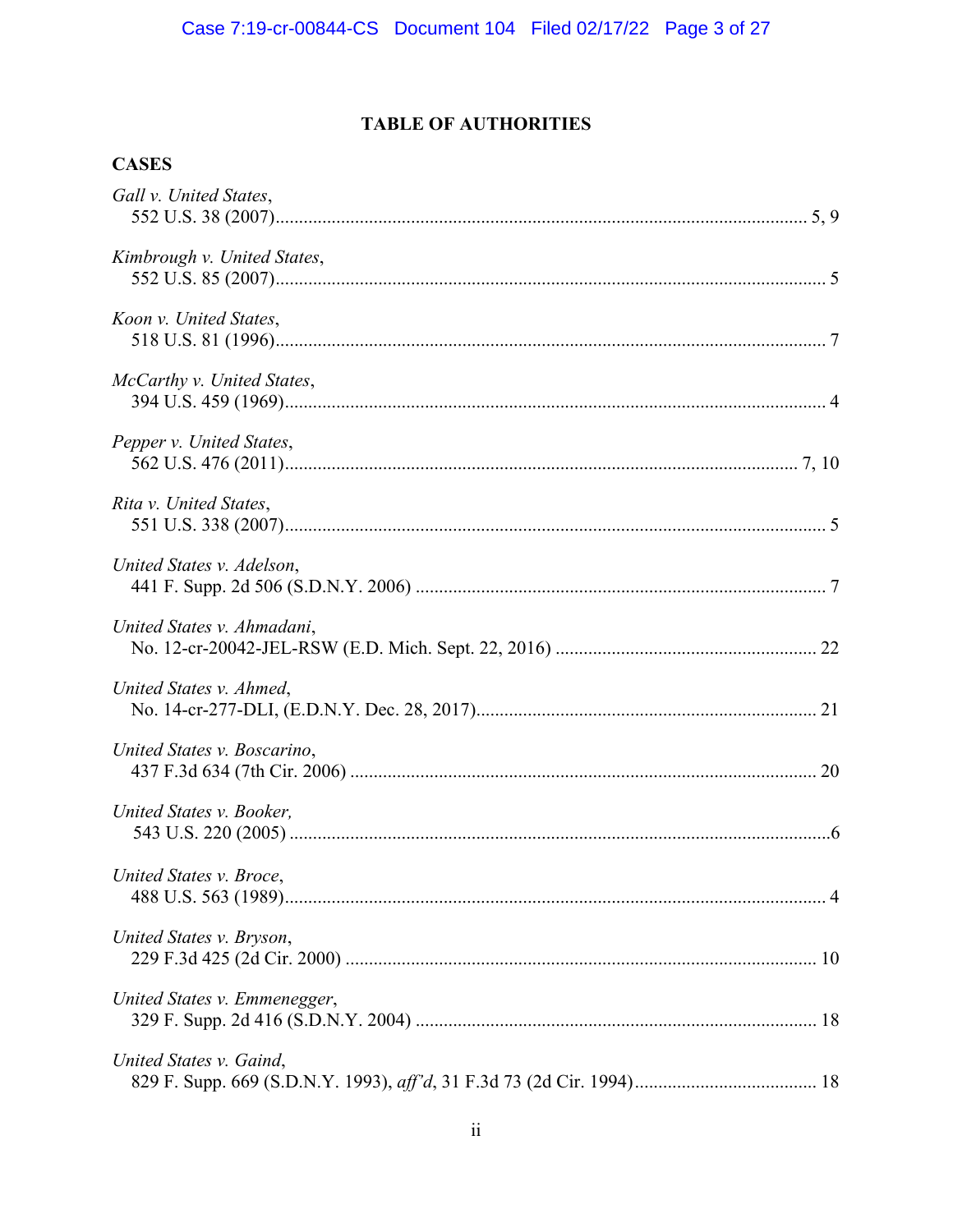# Case 7:19-cr-00844-CS Document 104 Filed 02/17/22 Page 4 of 27

| United States v. Hameedi,   |
|-----------------------------|
| United States v. Klein,     |
| United States v. Louchart.  |
| United States v. Mahmood,   |
| United States v. Medina,    |
| United States v. Melgen,    |
| United States v. Moore,     |
| United States v. Morad,     |
| United States v. Ruiz,      |
| United States v. Seabrook,  |
| United States v. Stewart,   |
| United States v. Thavaraja, |
| United States v. Vivit,     |
| United States v. Wills,     |
| Wasman v. United States,    |
| <b>STATUTES</b>             |
|                             |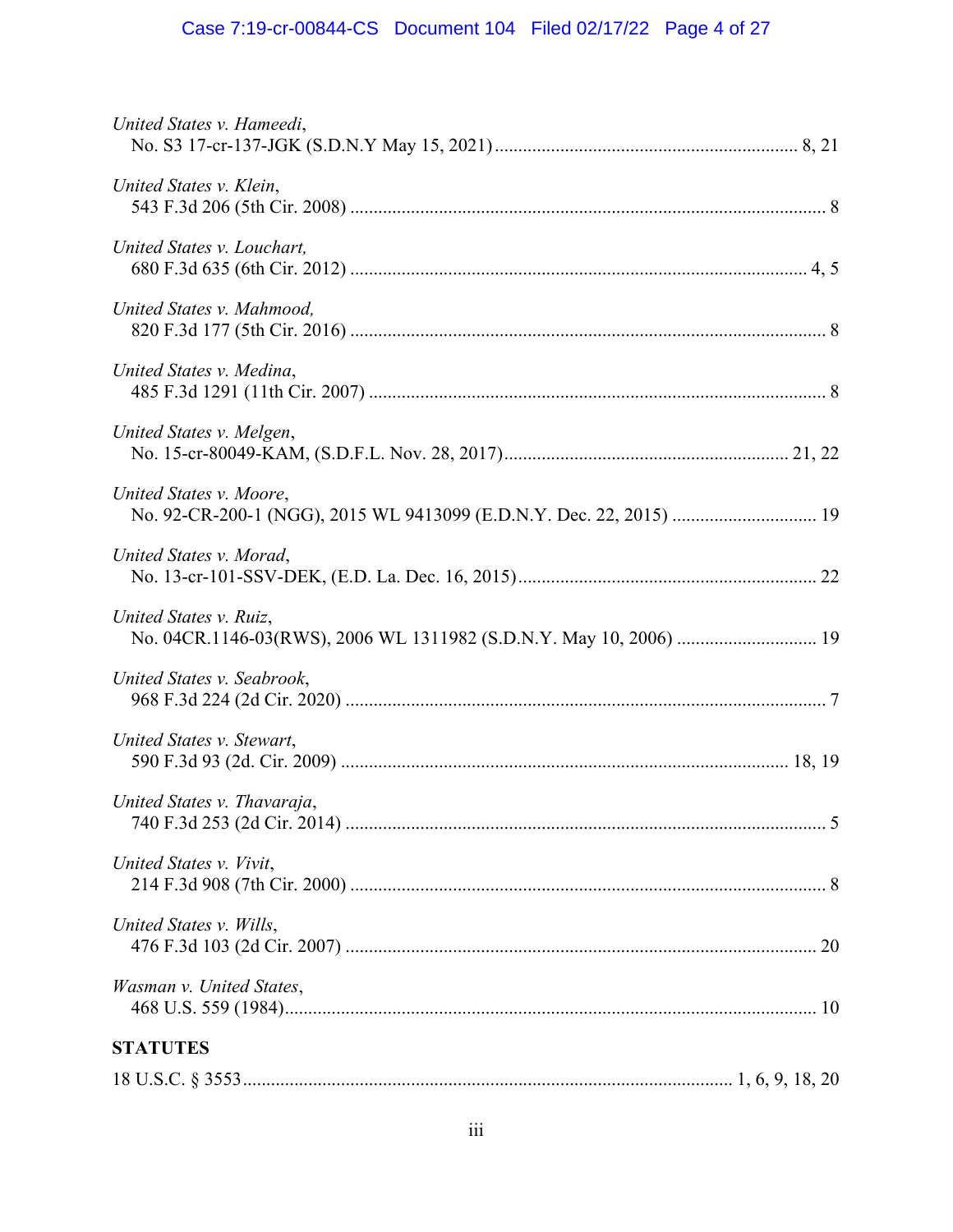This Sentencing Memorandum is respectfully submitted on behalf of defendant Ameet Goyal, who is scheduled to be sentenced by this Court on March 3, 2022.

# **PRELIMINARY STATEMENT**

On September 13, 2021, Ameet Goyal pleaded guilty before this Court pursuant to a plea agreement to the six counts of the Superseding Indictment. ECF No. 21. Ameet accepts full responsibility for his offenses. He is profoundly remorseful for violating the law and abusing the trust that patients, co-workers, insurance companies, and the government placed in him as a physician. He recognizes that his post-indictment criminal conduct – during a pandemic – renders him even more blameworthy than most defendants. Ameet also appreciates that his actions across all the charged counts were motivated by arrogance and a misguided desire to accumulate wealth. He is deeply ashamed of, and apologetic for, his conduct.

Ameet loved being a doctor. As a result of his crimes, he lost his medical license, his business, and his sense of self. He will never practice medicine again, ending his life's calling. He has already lost much of his liberty due to almost two years of home confinement. He will appear at sentencing a 58 year-old man, broken and humbled, who is prepared to endure only because he is supported by loving family and friends.

Ameet respects the Guidelines stipulations and calculations in the plea agreement and nothing set forth herein should be taken to the contrary. This Sentencing Memorandum is intended solely to help the Court fashion a sentence that is "sufficient, but not greater than necessary" to achieve the goals enumerated in 18 U.S.C. § 3553(a)(2).

We hope the Court will begin its assessment of Ameet by recognizing the steps he has already taken to help right his wrongs. Following his guilty plea, Ameet provided contact information to the government for many of the patients who were victims of his health care fraud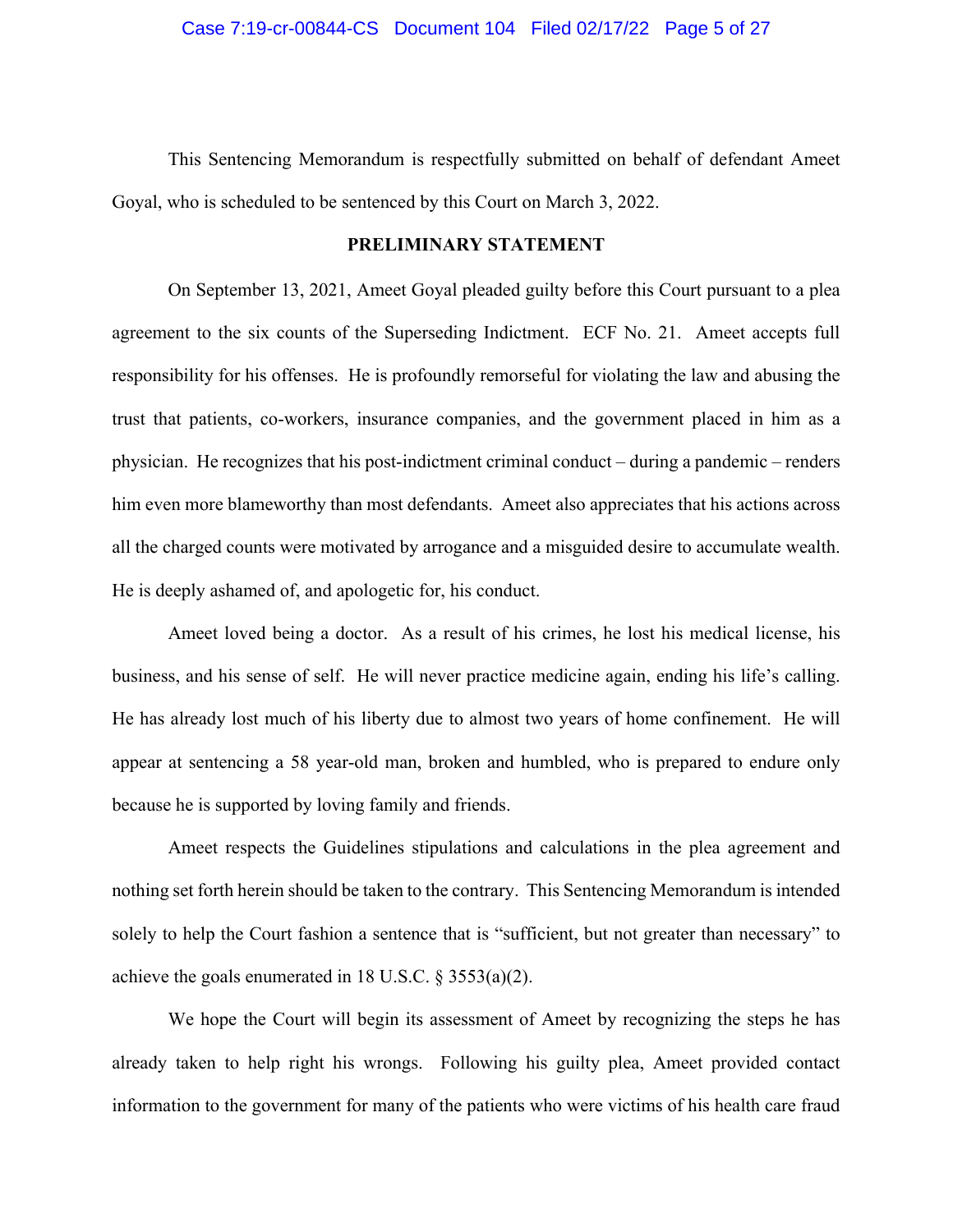## Case 7:19-cr-00844-CS Document 104 Filed 02/17/22 Page 6 of 27

in order to assist the government's victim outreach efforts. Ameet also initiated liquidating his retirement account, the vast majority of his personal holdings, and arranged to make this substantial payment (minus taxes and penalties) to the government to begin his restitution efforts and try to reimburse swiftly those who were hurt by his conduct.

# **THE CRIMINAL CONDUCT**

At his guilty plea hearing, Ameet pleaded guilty to the essential elements of each count of

the Superseding Indictment. ECF No. 21. He allocuted as follows:

Between 2010 and 2017, I made false statements to insurance companies and to the government's Medicare program. The false statements were material because they related to CPT codes and other things that determine the reimbursement I received for providing medical services. I made these false statements and I caused people who worked for me to make them in order to get reimbursed for medical services at a higher rate than I was entitled.

My actions were intentional and willful. I knew what I was doing was wrong, and it took place by wire communications in and around Westchester.

As you know, Judge, I got indicted for making those false statements about coding, and while I was out on bail in April of 2020, I applied for SBA loans to my business through Citibank, and when I applied for the loans, I didn't disclose truthfully on the application forms that I was under criminal indictment because I knew it would disqualify me from getting a loan. Again, what I did was knowing, intentional and wrong.

This also happened in Westchester.

Your Honor, I love being a doctor. Aside from my family, it's been my whole life. It's been agonizing to give it up, but I'm here today without reservation to accept all responsibility for my conduct. What I did was wrong, plain and simple. No excuses. I apologize to the Court, to the government and insurance companies and to my community.

Sept. 13, 2021 Plea Conf. Tr. at 31-32.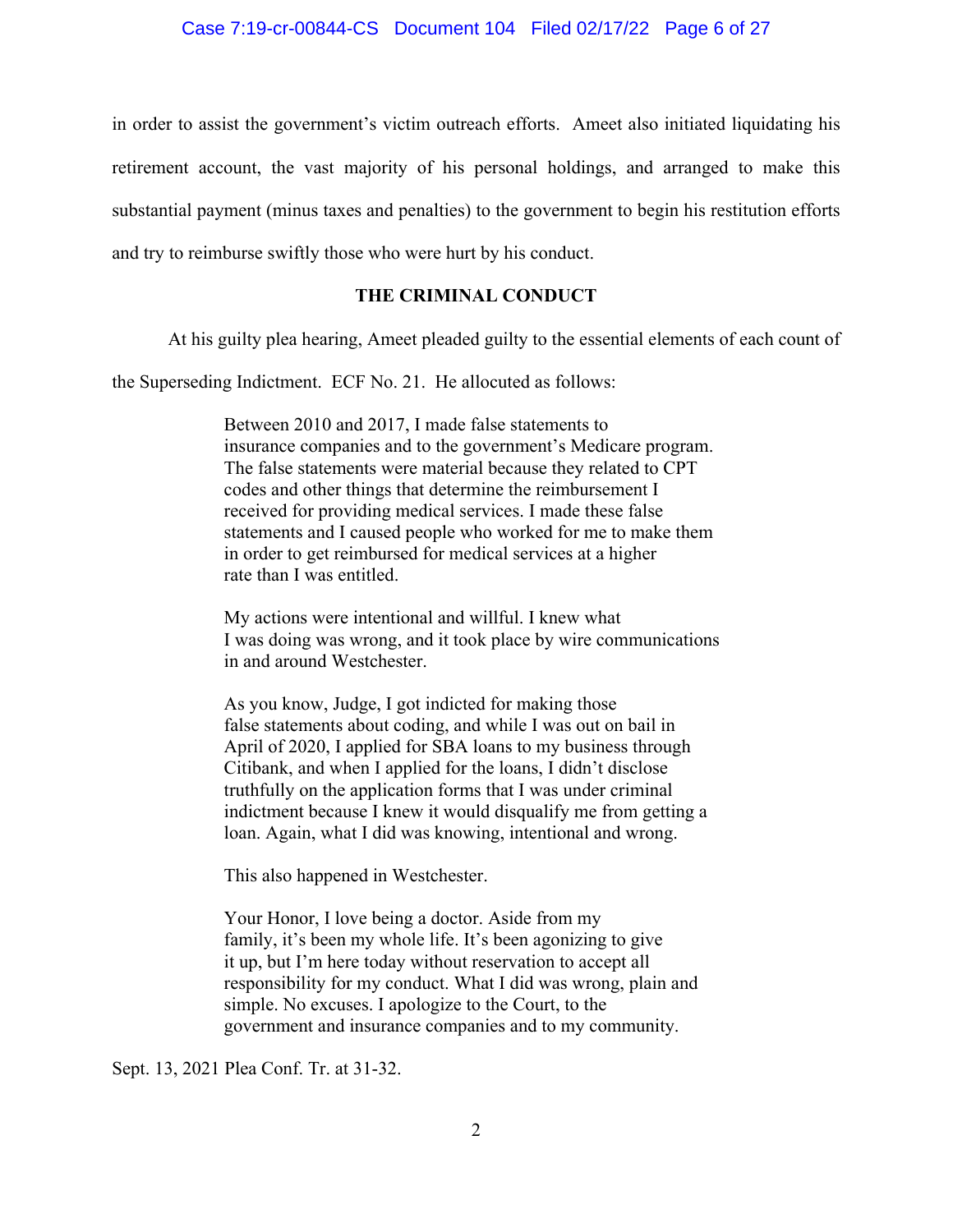# Case 7:19-cr-00844-CS Document 104 Filed 02/17/22 Page 7 of 27

In colloquy with the Court, Ameet also confirmed that he understood that submitting false

claims would result in getting reimbursed more money than had he been truthful. Plea Conf. Tr.

at 33:1-7. He also assumed responsibility for knowing that the false statements in his bank loan

applications were material. *Id.* at 33:13-17.

#### **THE PLEA AGREEMENT AND PRESENTENCE REPORT**

Pursuant to the plea agreement, dated September 12, 2021, and applying the November 1,

2018 edition of the Guidelines Manual, the parties stipulated to the following:

Pursuant to U.S.S.G. § 2B1.1(a)(1), because one of the grouped offenses of conviction has a statutory maximum term of imprisonment of 20 years or more, the base offense level is **7**.

Pursuant to U.S.S.G.  $\S 2B1.1(b)(1)(J)$ , because the total loss is more than \$3,500,000 and less than \$9,500,001, the offense level is increased by **18** levels.

Pursuant to U.S.S.G.  $\S$  2B1.1(b)(2)(A)(i), because the offense involved 10 or more victims, the offense level is increased by **2** levels.

Pursuant to U.S.S.G. § 2B1.1(b)(7)(B)(i), because the defendant was convicted of a Federal health care offense involving a Government health care program and the loss to the Government health care program was more than \$1,000,000, the offense level is increased by **2** levels.

Pursuant to U.S.S.G. § 3B1.1(b), because the defendant was an organizer, leader, manager or supervisor of criminal activity, the offense level is increased by **2** levels.

Pursuant to U.S.S.G. § 3B1.3, because the defendant abused a position of public and private trust and used a special skill in a manner that significantly facilitated the commission and concealment of the offense, the offense level is increased by **2** levels.

Pursuant to U.S.S.G. § 3C1.3, because a statutory sentencing enhancement under 18 U.S.C. 3147 applies, the offense level is increased by **3** levels.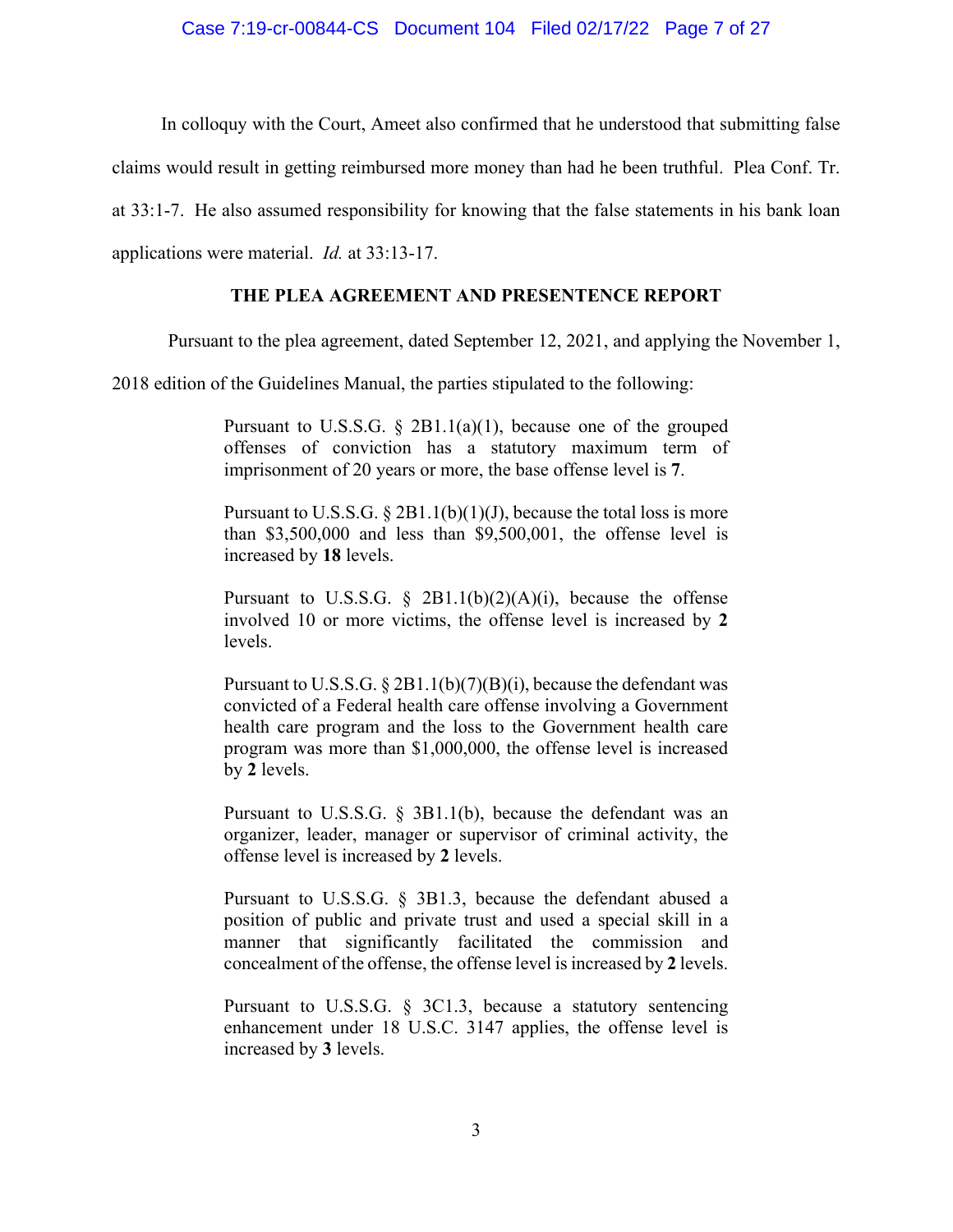# Case 7:19-cr-00844-CS Document 104 Filed 02/17/22 Page 8 of 27

Assuming the defendant clearly demonstrates acceptance of responsibility, to the satisfaction of the Government, through his allocution and subsequent conduct prior to the imposition of sentence, a **two-level reduction will be warranted**, pursuant to U.S.S.G. § 3E1.1(a).

At Criminal History Category I, the applicable Guidelines offense level is 34, which yields a range of 151 – 188 months' imprisonment. The Probation Office submitted the same guidelines calculation to the Court in the Presentence Report ("PSR") and recommended a term of 151 months' imprisonment (the low-end of the range), plus 5 years' supervised release, \$3,600,000 in restitution, a forfeiture order in the same amount, and a \$600 special assessment. PSR ¶ 76-93. The Probation Office did not recommend a fine.

Although Ameet does not contest in any way the essential elements of the government's case, it should be noted that the PSR includes in the Offense Conduct section several allegations and comments that were not contained in the charging instruments or the various agent affidavits. *See* ECF 101 at ¶¶ 31-32, 35-36, 38-40, 43. Counsel objected to the inclusion of many of these additional allegations and opinions in the PSR, which extend beyond the essential facts and elements of the charged crimes and appear to be based on interviews of putative government witnesses, including a witness who received a non-prosecution agreement.

As stated in *United States v. Louchart,* 680 F.3d 635, 637 (6th Cir. 2012):

Admission of facts from a guilty plea is limited to elements of the crime charged or those explicitly admitted to by the defendant. The Supreme Court for instance has carefully stated the scope of a guilty plea admission: "a guilty plea is an admission of all the elements of a formal criminal charge." *McCarthy v. United States*, 394 U.S. 459, 466 (1969). The Supreme Court has also described guilty pleas as "comprehend[ing] all of the factual and legal elements necessary to sustain a *binding, final judgment* of guilt and a lawful sentence." *United States v. Broce*, 488 U.S. 563, 569 (1989) (emphasis added). This limited language strongly suggests that a guilty plea does not constitute an admission of facts included in an indictment when those facts were not necessary to sustain a conviction."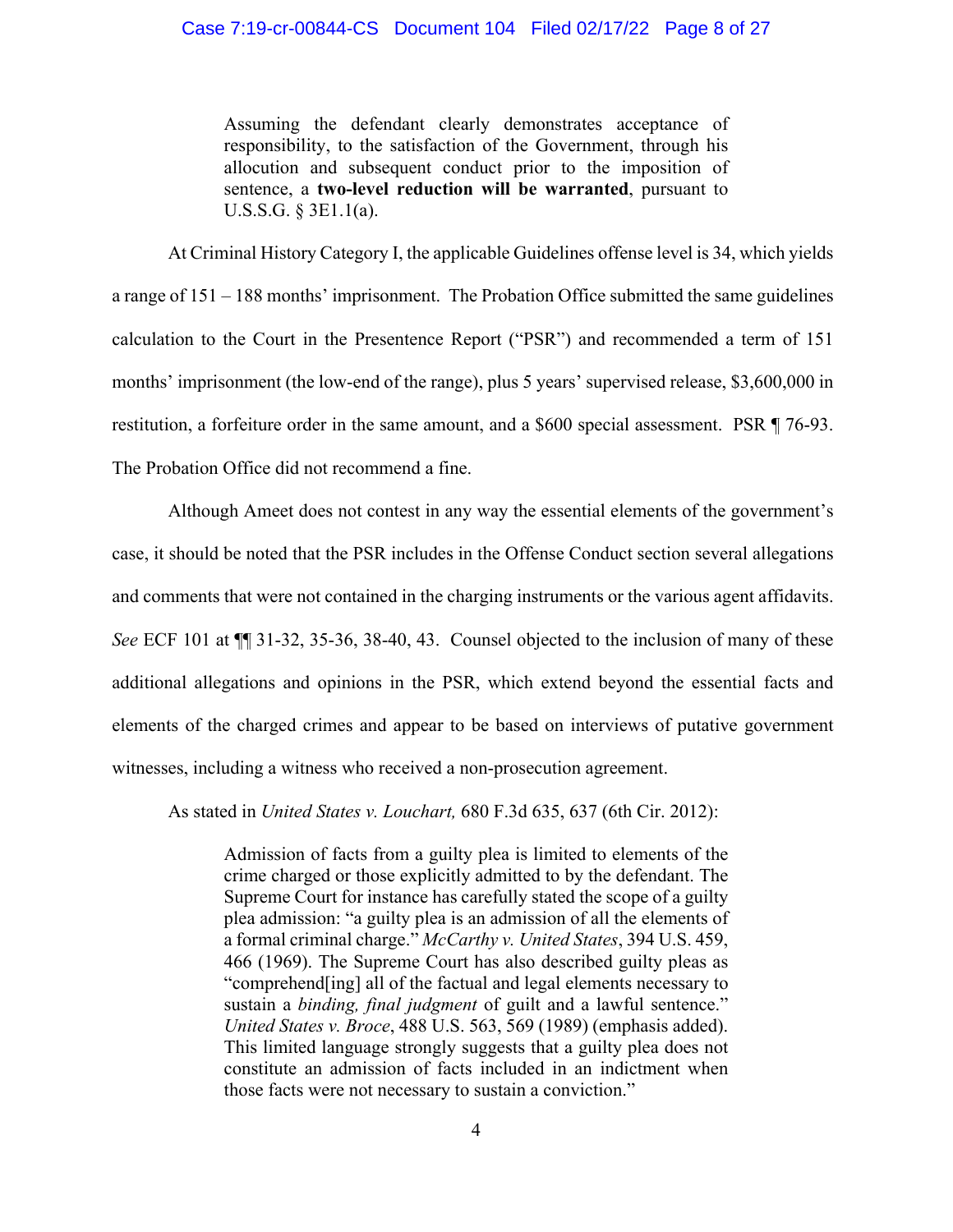*Louchart*, 680 F. 3d 635, 637 (6th Cir. 2012).

Consistent with *Louchart,* we respectfully submit that the Court adopt the essential facts and elements as set forth in the guilty plea allocution and the other undisputed facts in the PSR, and note Dr. Goyal's objection to paragraphs 31-32, 35-36, 38-40, and 43.

# **18 U.S.C. SECTION 3553(a) FACTORS COUNSEL A MOST LENIENT SENTENCE FOR AMEET GOYAL**

The Sentencing Guidelines are only the "starting point and initial benchmark at sentencing." *Kimbrough v. United States*, 552 U.S. 85, 108-9 (2007), citing *Gall v. United States*, 552 U.S. 38, 39 (2007). The Court may not simply presume that the Guidelines range is reasonable. *Gall*, 522 U.S. at 50. While the Guidelines are only advisory at sentencing, it is incumbent upon the court to fairly appraise the rationale behind a particular guideline calculation to determine whether it reasonably assesses culpability for an offense in the typical case. *Kimbrough*, 552 U.S. 109 ("it is fair to assume that the Guidelines, insofar as practicable, reflect a rough approximation of sentences that might achieve 3553(a)'s objectives"), citing *Rita v. United States*, 551 U.S. 338, 349 (2007). The sentencing court's analysis is guided by "[r]easonableness" and an "individualized application of the statutory sentencing factors." *United States v. Thavaraja*, 740 F.3d 253, 259 (2d Cir. 2014) (citing *Gall*, 552 U.S. at 46–47).

As *Kimbrough* instructs, after the Court considers the applicable guidelines calculation, it must make an individualized assessment of the case-specific factors to determine whether, "in a particular case, a within-Guidelines sentence is 'greater than necessary' to accomplish the goals of sentencing." *Kimbrough*, 552 U.S. 101, citing 18 U.S.C. § 3553(a). The "greater than necessary" language of the federal sentencing statute incorporates the need for the sentence to "reflect the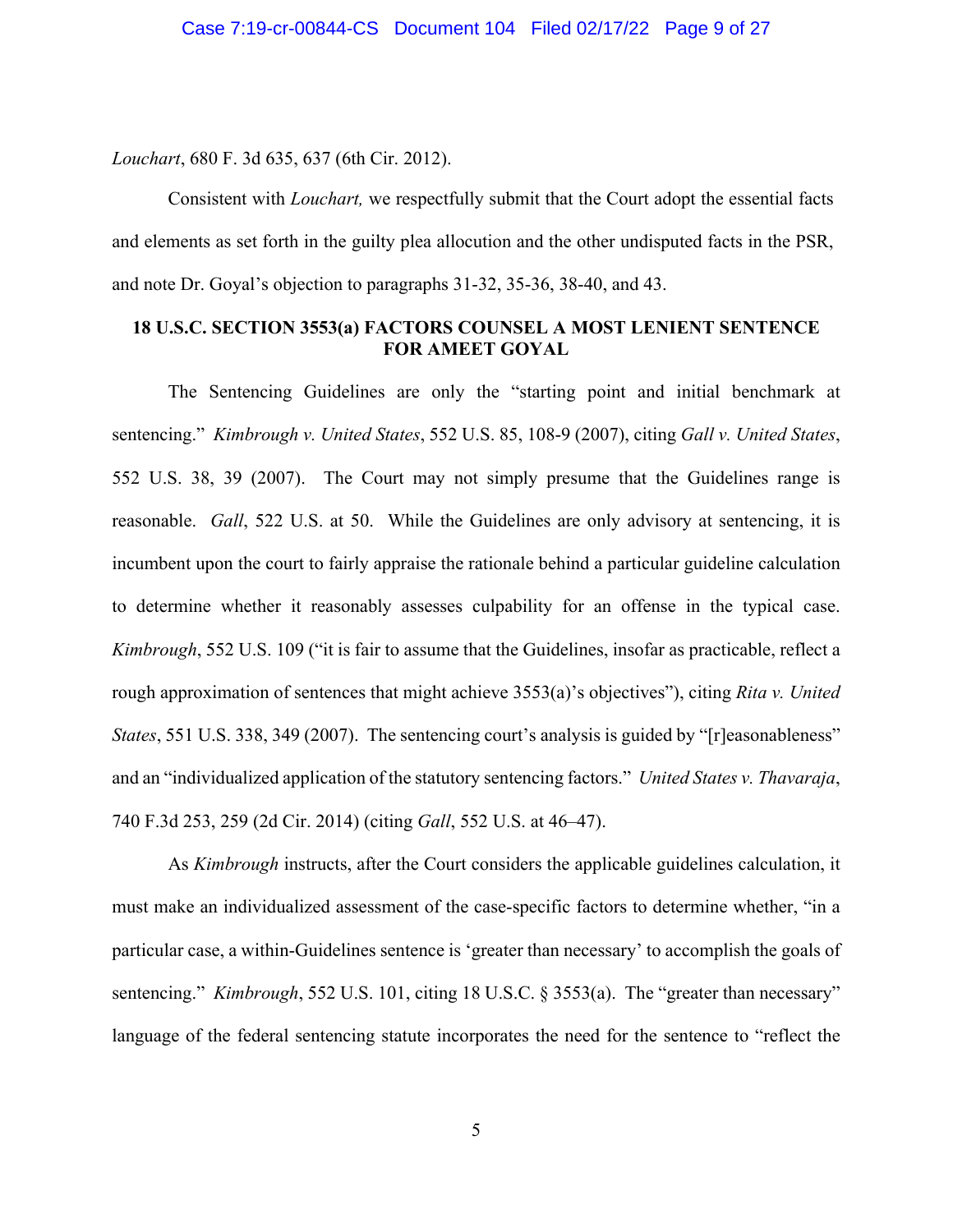# Case 7:19-cr-00844-CS Document 104 Filed 02/17/22 Page 10 of 27

seriousness of the offense," "promote respect for the law," and "provide just punishment for the offense." 18 U.S.C. § 3553(a).

The federal sentencing system is ultimately governed by 18 U.S.C. § 3553(a). *United States v. Booker*, 543 U.S. 220, 233-34 (2005). According to § 3553: "[t]he court shall impose a sentence sufficient, but not greater than necessary to comply with the purposes set forth in [the federal sentencing statutes]." According to those enumerated purposes, a fair and just sentence should:

> (A) Reflect the seriousness of the offense, promote respect for the law, and provide just punishment for the offense; (B) afford adequate deterrence to criminal conduct; (C) protect the public from further crimes of the defendant; and (D) provide the defendant with needed education or vocational training, medical care, or other correctional treatment in the most effective manner.

18 U.S.C. § 3553(a)(2). Section 3553(a) goes on to provide a list of seven factors for courts to

consider in determining a reasonable sentence in addition to the general purposes set forth above.

Those factors include:

(1) The nature and circumstances of the offense and the history and characteristics of the defendant; (2) the need for the sentence imposed [to reflect the above-stated general sentencing goals]; (3) the kinds of sentences available; (4) the kinds of sentences and the sentencing range established [under the Sentencing Guidelines] subject to any amendments made to such Guidelines by an act of Congress…; (5) any pertinent policy statement . . . issued by the Sentencing Commission subject to any amendments made to such policy statement by an act of Congress…; (6) the need to avoid unwarranted sentencing disparities among defendants with similar records who have been found guilty of similar conduct; and (7) the need to provide restitution to the victims of the offense.

18 U.S.C. § 3553(a).

Finally, "[i]t has been uniform and constant in the federal judicial tradition for the sentencing judge to consider every convicted person as an individual and every case as a unique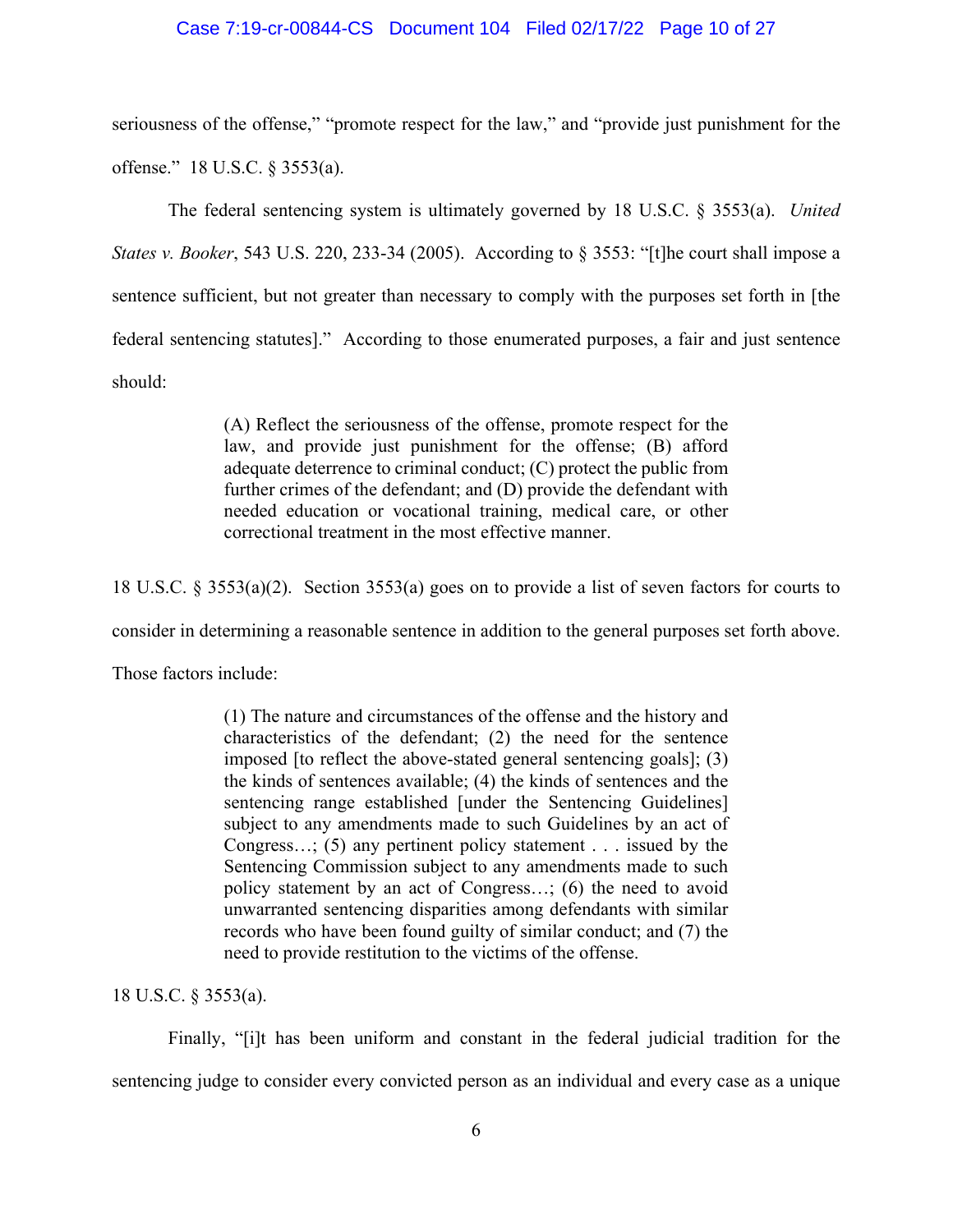# Case 7:19-cr-00844-CS Document 104 Filed 02/17/22 Page 11 of 27

study in the human failings that sometimes mitigate, sometimes magnify, the crime and the punishment to ensue." *Koon v. United States*, 518 U.S. 81, 113 (1996). Underlying that tradition is "the principle that the punishment should fit the offender and not merely the crime." *Pepper v. United States*, 562 U.S. 476, 487-88 (2011) (quotation and citation omitted).

#### A. NATURE AND CIRCUMSTANCES OF THE OFFENSE

18 U.S.C. § 3553(a) requires the court to consider the nature and circumstances of the offense. *See United States v. Seabrook*, 968 F.3d 224, 235 (2d Cir. 2020) ("in selecting the appropriate sentence, the district court is also required to consider 'the nature and circumstances of the offense,' and thus may consider the factual context of the fraud as well as the statutory elements of the offense.") (internal citation omitted). Ameet's conduct is set forth above, as stated in his guilty plea allocution. While Ameet admits these allegations, the circumstances of the offense warrant a degree of mitigation.

Counts One and Two relate to health care fraud and false statements to Medicare. ECF No. 21. As courts in the Southern District have recognized, "the Sentencing Guidelines, because of their arithmetic approach and also in an effort to appear 'objective,' tend to place great weight on putatively measurable quantities, such as the weight of drugs in narcotics cases or the amount of financial loss in fraud cases, without, however, explaining why it is appropriate to accord such huge weight to such factors." *United States v. Adelson*, 441 F. Supp. 2d 506, 509 (S.D.N.Y. 2006) (citation omitted).

This case is appropriate for analysis under *Adelson*. The Guidelines range applicable here, like most fraud causes, is driven principally by the amount of the loss. Ameet takes full responsibility for the loss amount of \$3.6 million as stipulated in the Plea Agreement. Notwithstanding, we respectfully note that the loss amount can be driven by intended loss – the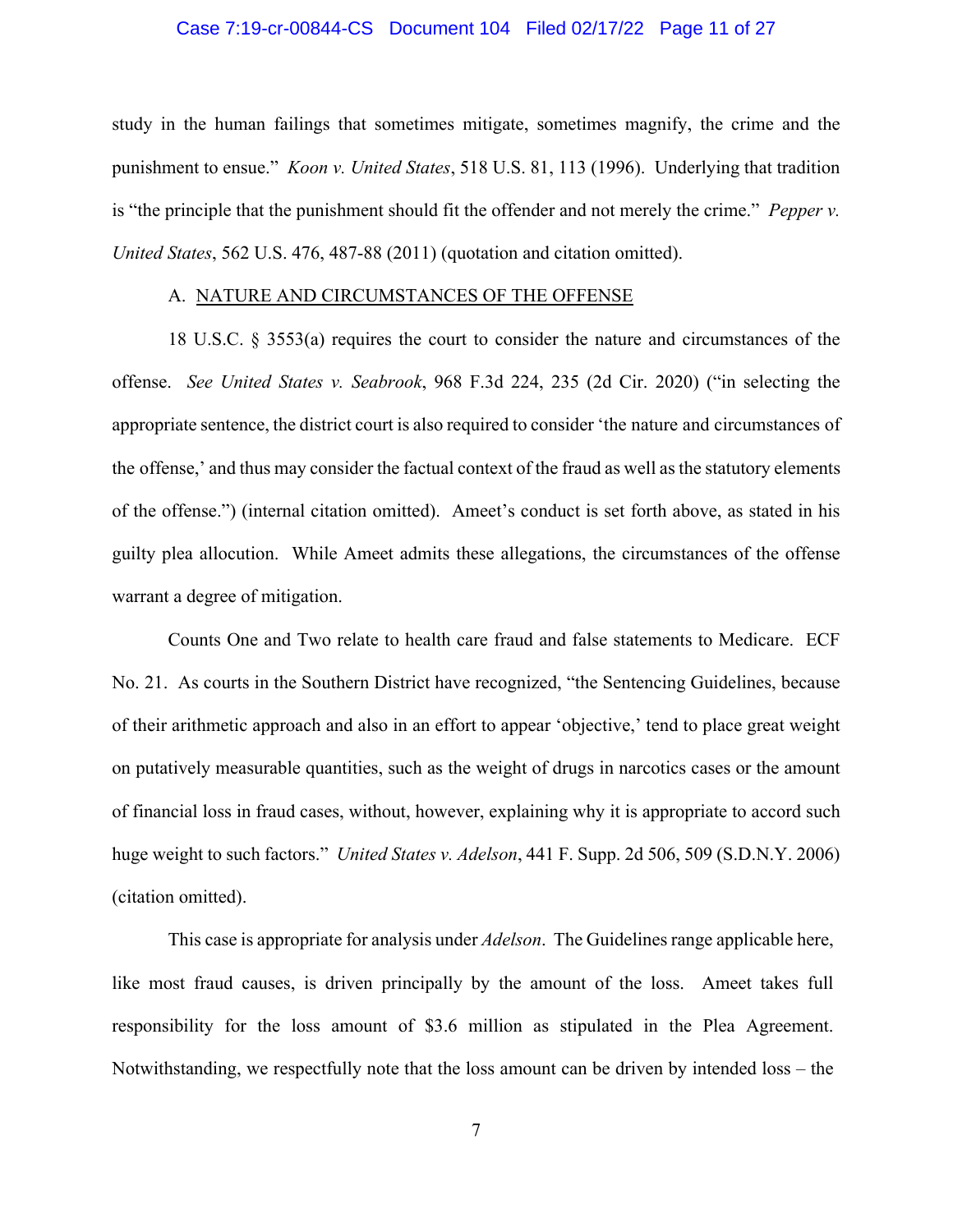# Case 7:19-cr-00844-CS Document 104 Filed 02/17/22 Page 12 of 27

amounts billed to insurance companies (which most doctors never expect to receive), or actual loss – the lesser amounts actually paid by the insurance companies.<sup>1</sup> See Sept. 8, 2021 Motion Hearing Tr. at 22-27 (THE COURT: "That Medicare did not pay the billed amount but rather paid the flat amount, and then the same can be true for private insurance and that co-pays are fixed amounts and that the patients did not usually pay the full balance, all that can be explained to the jury…and the Defendant can argue to the jury that it shouldn't give much weight or it shouldn't give any weight to the amount billed.").

Additionally, other courts, in fashioning a just sentence, have taken into account that loss calculations often fail to credit the legitimate and necessary medical care that was provided. *See* Application note  $2B1.1(3)(E)(i)$  ("Loss shall be reduced by: The services rendered by the defendant or other persons acting jointly with the defendant to the victim before the offense was detected."). This rule has generally been applied when the victims received value for the losses. *See, e.g*., *United States v. Mahmood,* 820 F.3d 177, 193 (5th Cir. 2016); *United States v. Klein*, 543 F.3d 206, 214 (5th Cir. 2008); *United States v. Medina*, 485 F.3d 1291, 1304 (11th Cir. 2007); *United States v. Vivit*, 214 F.3d 908, 915 (7th Cir. 2000). It does not matter that the services were provided to patients and that for the most part Medicare and insurance companies were the ultimate victims of the fraud. Patients and insurance companies receive some value when beneficiaries received medically necessary care. *See Klein*, 543 F.3d at 214; *Medina* 485 F.3d at 1304. It does not matter that the insurance companies would have rejected the claim, had it known of the fraud. Sentencing Tr. at 3-5. *United States v. Hameedi*, No. S3 17-cr-137-JGK (S.D.N.Y May 15, 2021) (ECF No. 479). That is immaterial to the question whether the value of services

<sup>&</sup>lt;sup>1</sup> To date the government has not provided a breakdown of the loss amount as between insurance companies and individual patients.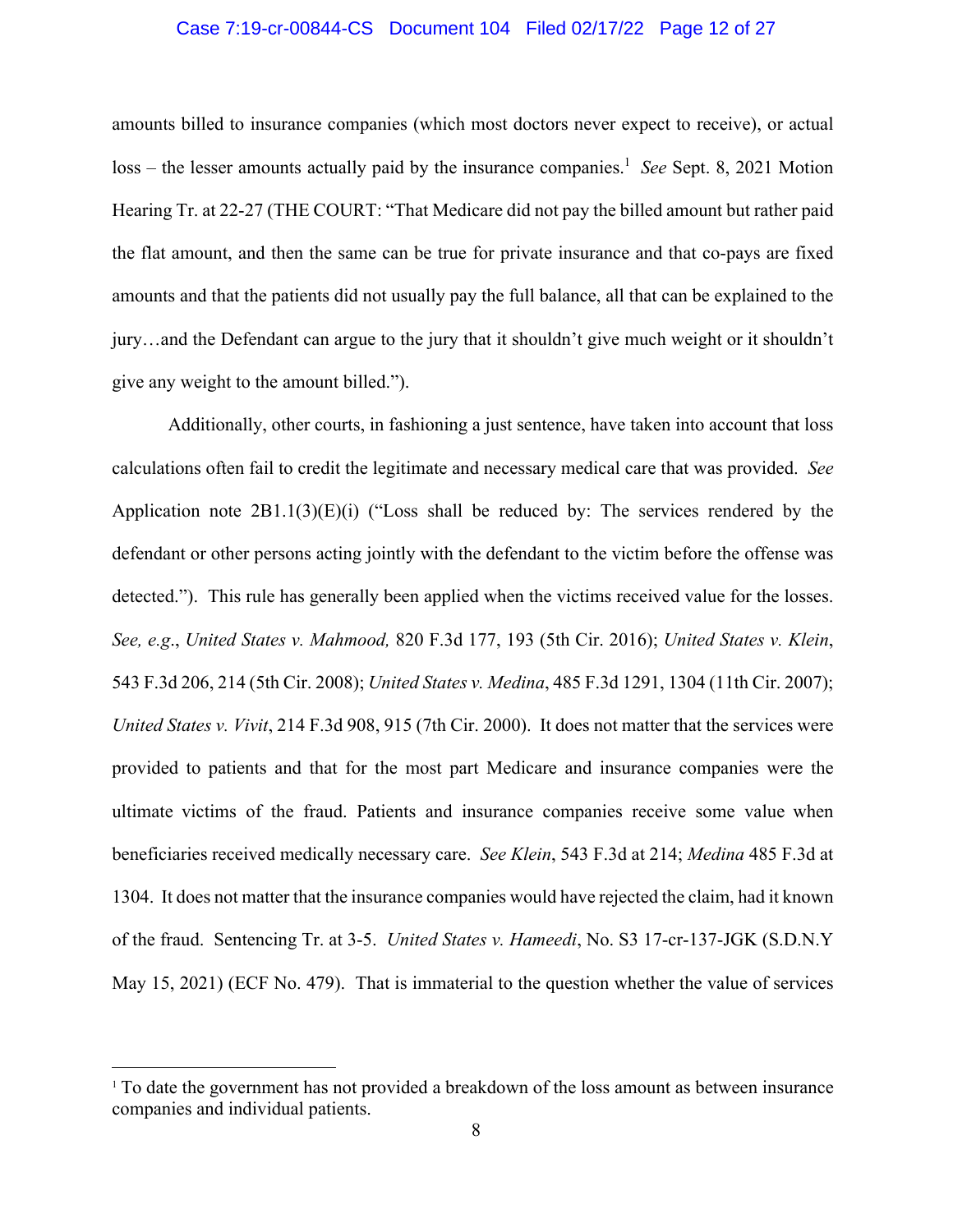# Case 7:19-cr-00844-CS Document 104 Filed 02/17/22 Page 13 of 27

provided should be deducted from loss calculations nonetheless. *Id*. at 5. It is always the case, and a truism, that Medicare and Medicaid would have rejected some claim if it had known that it was submitted fraudulently. *Id.* But that is irrelevant to the calculation of loss, if, in fact, medically necessary services were provided to those patients covered by Medicare and Medicaid. *Id.* Here, the government has acknowledged that these were real patients receiving real, albeit lesser, services, who often had good outcomes. Oct. 8, 2020 Telephonic Conf. Tr. at 6.

Counts Three, Four, and Five relate to loans that Ameet obtained fraudulently through the Small Business Association's PPP loan program. Ameet acknowledges the particularly egregious nature and appalling timing of this conduct. We call the Court's attention to the fact that the conduct was also basic, unsophisticated, undeveloped and uncomplicated. Indeed, the conduct was so rudimentary, defense-less, and senseless, that it may be viewed as a cry for help; it was more self-destructive than malevolent. As the Court observed at the arraignment, it seemed, "metaphorically" to be "practically suicidal." June 26, 2020, Arraignment at 7:22.<sup>2</sup>

# B. AMEET GOYAL'S PERSONAL HISTORY AND CIRCUMSTANCES

18 U.S.C. § 3553(a)(1) provides that in determining the appropriate sentence, courts should consider "the history and characteristics of the defendant." As part of this analysis, a sentencing court must consider any and all information relating to the background, character and conduct of the defendant, in order to "make an individualized assessment based on the facts presented." *Gall v. United States*, 552 U.S. 38, 50 (2007). In *Pepper*, the Supreme Court reaffirmed the principle that "[p]ermitting sentencing courts to consider the widest possible breadth of information about a

 $2$  Furthermore, as explained in the defendant's PSR objections, the Citibank account had adequate funds for all the expenditures that were made prior to the deposit of the PPP loan funds. To our knowledge, the PPP loan funds that were deposited into the Citibank account were all still in the account at the time Citibank recouped the funds.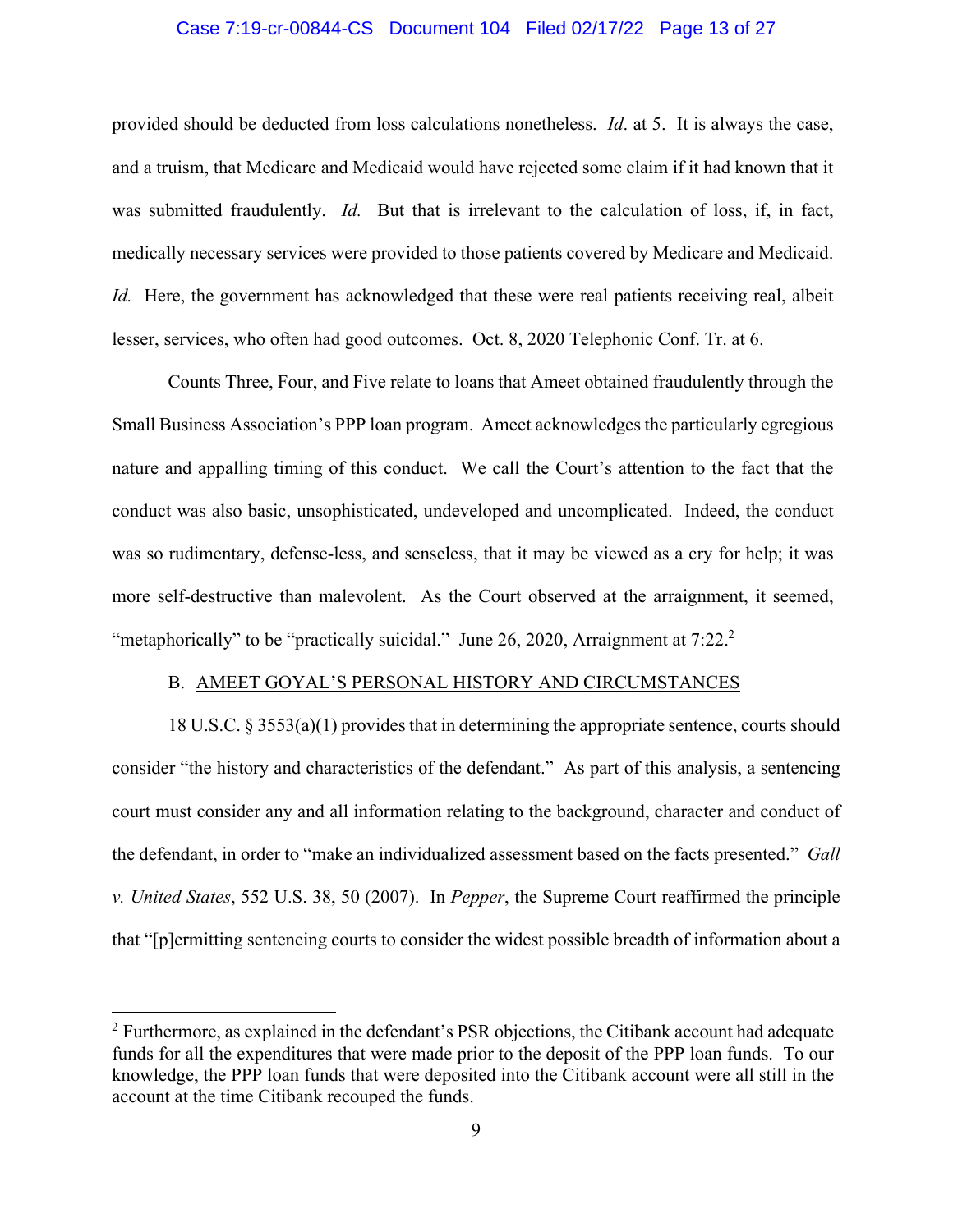# Case 7:19-cr-00844-CS Document 104 Filed 02/17/22 Page 14 of 27

defendant 'ensures that the punishment will suit not merely the offense but the individual defendant.'" *Pepper*, 562 U.S. at 476 (2011) (citing *Wasman v. United States*, 468 U.S. 559, 564 (1984)). Moreover, in attempting to ensure that the punishment fits the individual defendant, "a court's duty is always to sentence the defendant as he stands before the court on the day of sentencing." *United States v. Bryson*, 229 F.3d 425, 426 (2d Cir. 2000). Thus, the defendant's "history and characteristics," the "likelihood that he will engage in future criminal conduct," "his present purposes and tendencies," and "the period of restraint and the kind of discipline that ought to be imposed upon him" are relevant. *Pepper*, 562 U.S. at 492–93 (citations omitted).

Ameet Goyal is much more than a man who committed fraud crimes. He is a complicated, sensitive, spiritual and humane person. His punishment should be mitigated by the years of quality service he provided to patients and community prior to the charged conduct, and by the low-key life he lives, centered around his close-knit and loving family. And even though his patients and insurance companies bore the brunt of his financial misconduct, and he betrayed the values he learned from his parents and shared with his children, we hope the Court will consider Ameet's devotion to his craft and his family in fashioning a most lenient sentence.

# **1. Early Life and Background**

Ameet Goyal is 58 years old. He was born in Des Moines, Iowa, to Vijender Goel and Kamleshe Goel. His father was a physician who left India for the United States with no money, and through hard work and devotion to patient care, became a much-loved practitioner in several communities. Ameet describes his father as having a heart of gold and recalls indigent patients who made home-crafted gifts or brought soup to his father when they could not pay for his services. Ameet's mother, now almost 82, was the rock of the family, and she raised the three children: Ameet; his brother Anuj, now a 50-year-old lawyer; and his sister, Anjali Goyal, now a 54-year-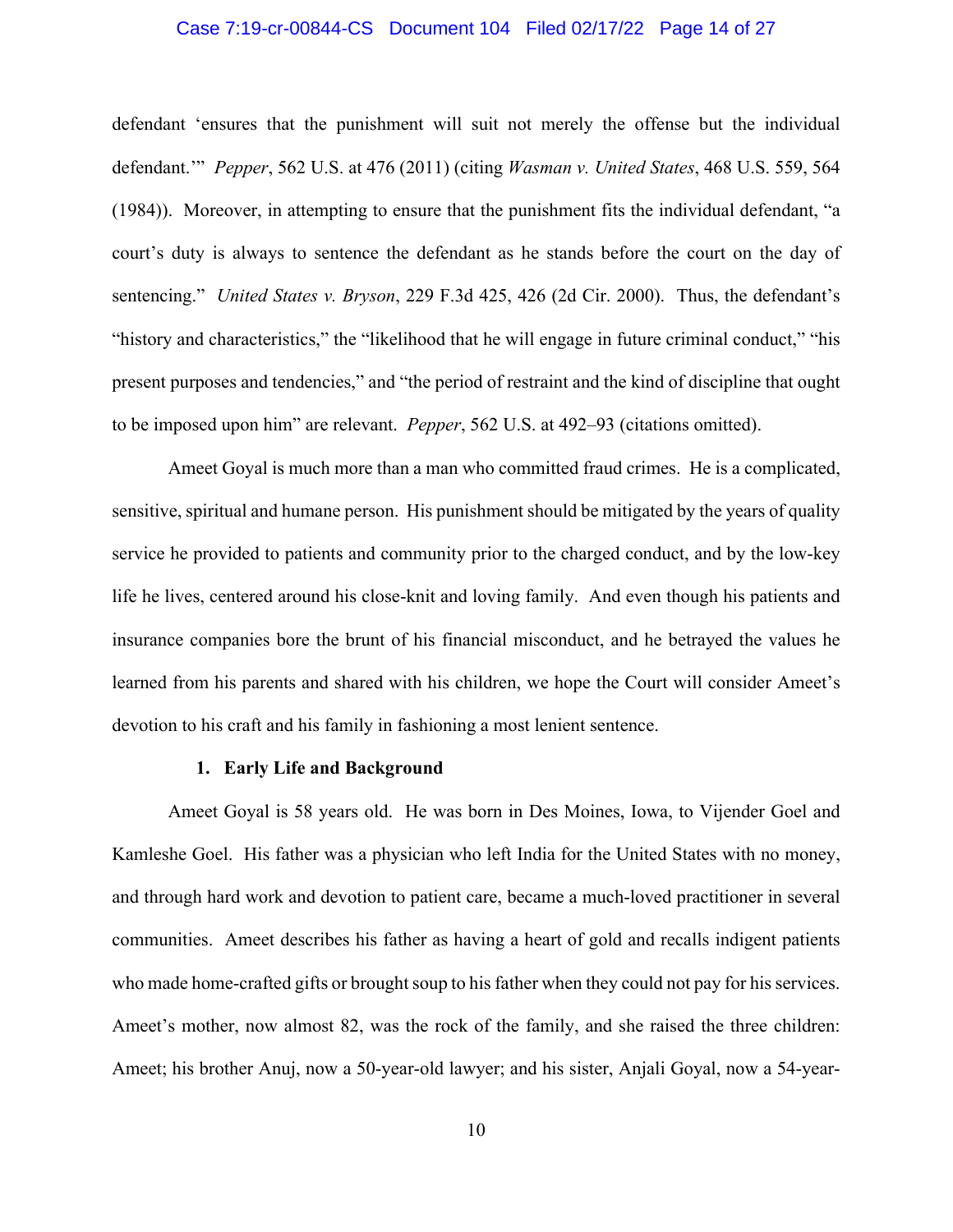# Case 7:19-cr-00844-CS Document 104 Filed 02/17/22 Page 15 of 27

old physician. Of particular importance to Ameet was his mother's spiritual guidance, grounded in the Hindu principles of love, good conduct, and morality. They still pray together.

Ameet grew up in a close and supportive environment. At times, however, his childhood was challenging. The family moved frequently due to Vijender's medical practice. Ameet lived in Des Moines, Iowa; Indiana; Brooklyn, New York; Seneca Falls, New York; and Canada while he was growing up. As Ameet's mother described in her letter to the Court, "[Ameet] also had to deal with moving to many new places as my husband's career required us to move often, which required him to learn how to adapt to new places without having a single place to call home or develop early childhood friends." *See* Letter from Kamleshe Goel.

Ameet attended high school at Culver Military Academy in Culver, Indiana, and Vanderbilt University. He was an athlete and a scholar, who played football and fenced, and graduated from college *magna cum laude*. Along the way, Ameet worked in his father's medical office as a receptionist and a medical assistant. Ameet credits his father with teaching him how to listen to and understand patients, and be compassionate and sympathetic.

In January 2017, when Ameet's father passed away, he flew to India and spread his father's ashes in the sacred Ganges River. The loss was devastating, but the memory of his father would continue to inspire Ameet.

# **2. Medical Career and Private Practice**

Following in his father's footsteps, Ameet went straight to medical school after college. He chose the University of Cincinnati College of Medicine because it was close to his family at the time. After he graduated in 1989, Ameet completed a year-long internship at Ruby Memorial Hospital in West Virginia. He remained in West Virginia for an additional two years for his residency in ophthalmology. He then completed the final two years of his residency at the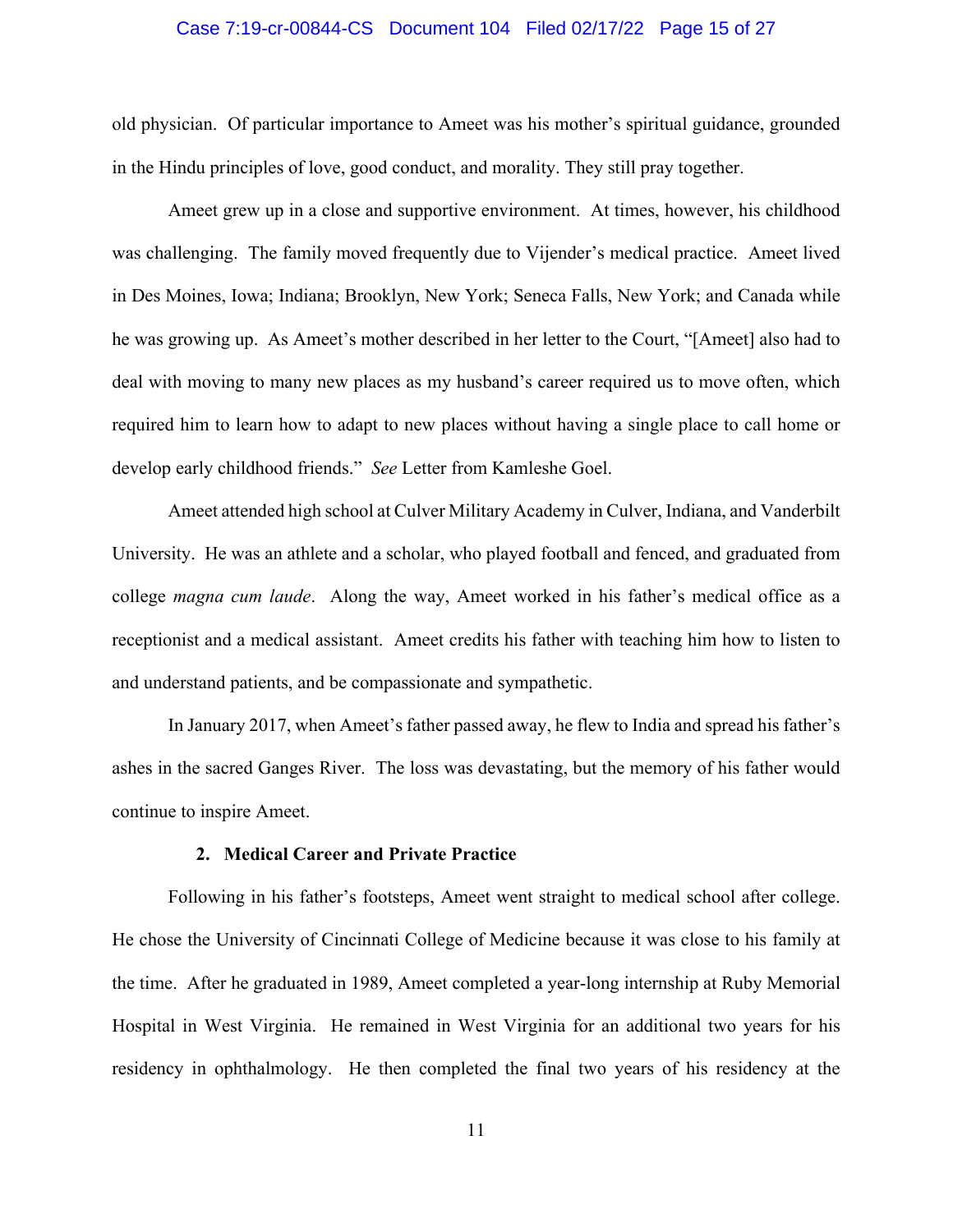# Case 7:19-cr-00844-CS Document 104 Filed 02/17/22 Page 16 of 27

University of Louisville and a fellowship in oculoplastics at the Willis Eye Hospital in Philadelphia.

Ameet began his private practice career at the medical offices of Simonton & Mickatavage in Rye, New York. In 1996, he opened his own practice in Rye, New York, despite having few ties to the community. Ameet was a solo practitioner from 1996 until 2001, and he built his patient base by establishing a reputation for being a good surgeon and working on staff at over ten hospitals in the area. Ameet traveled hundreds of miles per month between staff positions to service the area hospitals. As his patient base grew, he could not handle all of the work on his own and in 2001, he welcomed his first outside ophthalmologist to the practice.

Throughout the 2000s, Ameet's practice grew at a pretty rapid pace, in part because he received a continuous flow of referrals from other doctors. He opened additional offices to serve patients near the area hospitals where he was on staff - first in Wappingers Falls, New York, followed by Greenwich, Connecticut, and then in Mt. Kisco, New York. He also hired more ophthalmologists through the years to keep up with the needs of his growing practice.

Letters submitted by Dr. Goyal's colleagues demonstrate that they respected his commitment to his patients by always being available and exhibiting exceptional bedside manners. He always sought to comfort his patients and provide good medical care. As expressed by many of his colleagues, Dr. Goyal was the kind of physician who would be there for a friend or patient no matter what. The following are a few insights expressed by his colleagues:

Letter from Dr. Allan Brook, physician friend who trusted the care of his brother-in-law to Dr. Goyal:

> The Medical Advice I have received over the years when I call him about a patient's vision or cosmetic issue has always been stellar. I will never forget how well he treated my brother in law who needed eye surgery. Ameet was so compassionate and caring about every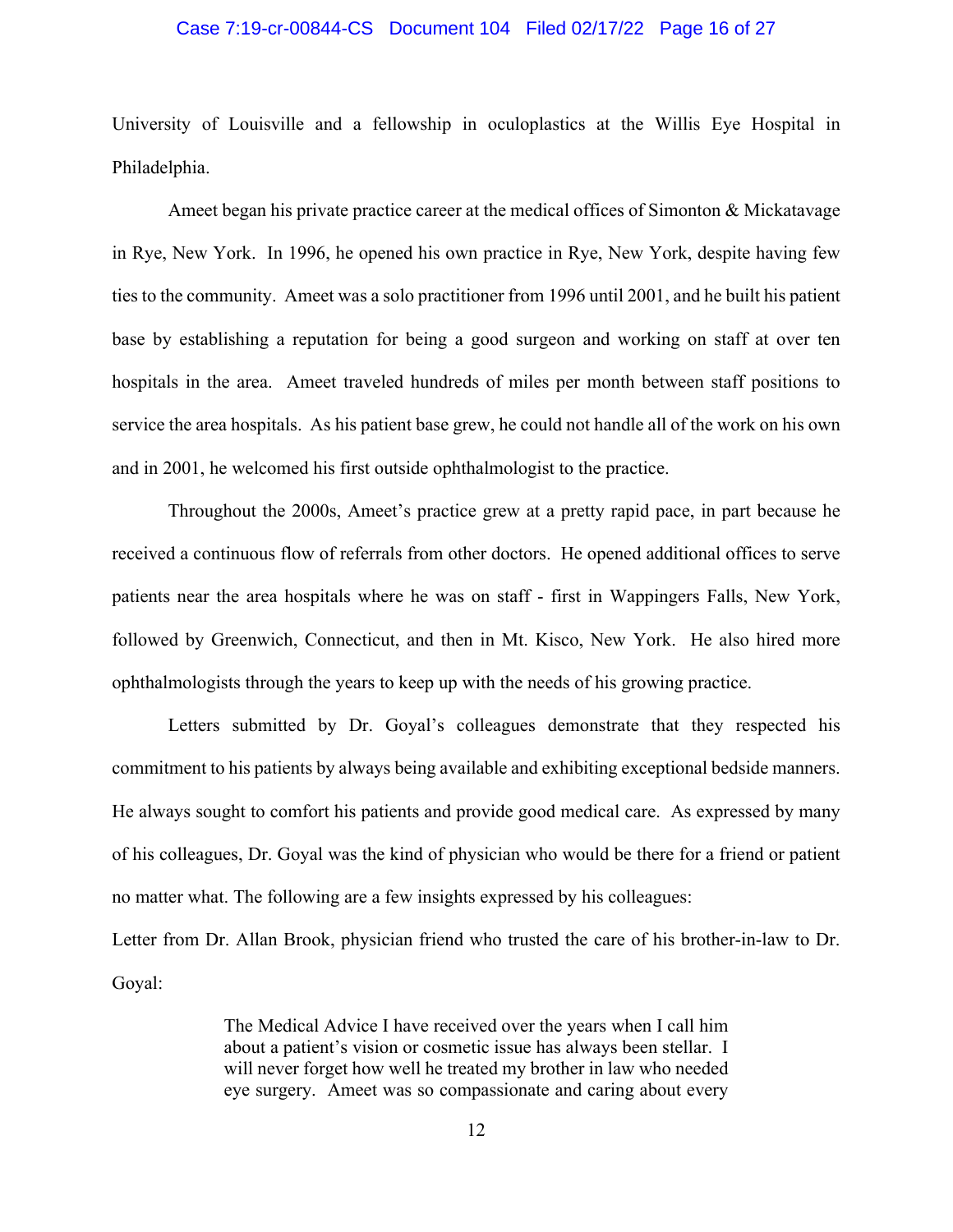detail. He called numerous times to make sure he was feeling well and made sure to follow up and go out of his way to make sure he had all the necessary medicines needed for a successful outcome.

Letter from Dr. Lawrence K. Fox, who regularly referred his patients that needed specialized

attention:

I am a general ophthalmologist who has practices in Poughkeepsie, N.Y. for the past 34 years and I am aware of the charges that Dr. Ameet Goyal is facing…Professionally, I have referred to Dr. Goyal well over two hundred patients over twenty-plus years for complex oculoplastics or orbital disease and he has always made himself readily available to those patients, regardless of insurance coverage or their ability to pay.

Letter from Dr. Ira Davis, referring doctor who collaborated with Dr. Goyal on patients with eyelid

cancers:

I have known Ameet for at least 15 years. My practice is predominately Mohs and excisional surgery for skin cancer. I have collaborated with Dr. Goyal involving eyelid cancers. In his capacity as an oculoplastics surgeon, he has reconstructed many eyelid and periorbital cancers that I have removed with Mohs surgery. He was forthcoming and interested in those patients.

Letter from Dr. Scott Graham, anesthesiologist who worked with Dr. Goyal from about 2012 to

2018 and noted Dr. Goyal's bedside manners:

I have witnessed first hand the gratitude that Dr. Goyal's patients have for his work and bedside manner. From my first day working in his office, I could see the respect his staff has for him as well as an appreciation for his sense of humor and approachability.

Ameet also cared deeply for his patients and students. He taught the ophthalmology

residents at the Westchester Medical Center for twenty-five years.

Letter from Dr. Joseph Tartaglia, President of Westchester Academy of Medicine:

[H]e was very generous with his time. He gave of his time freely to for charitable events such as helping advanced medical education for the Westchester Academy of medicine. He attended our events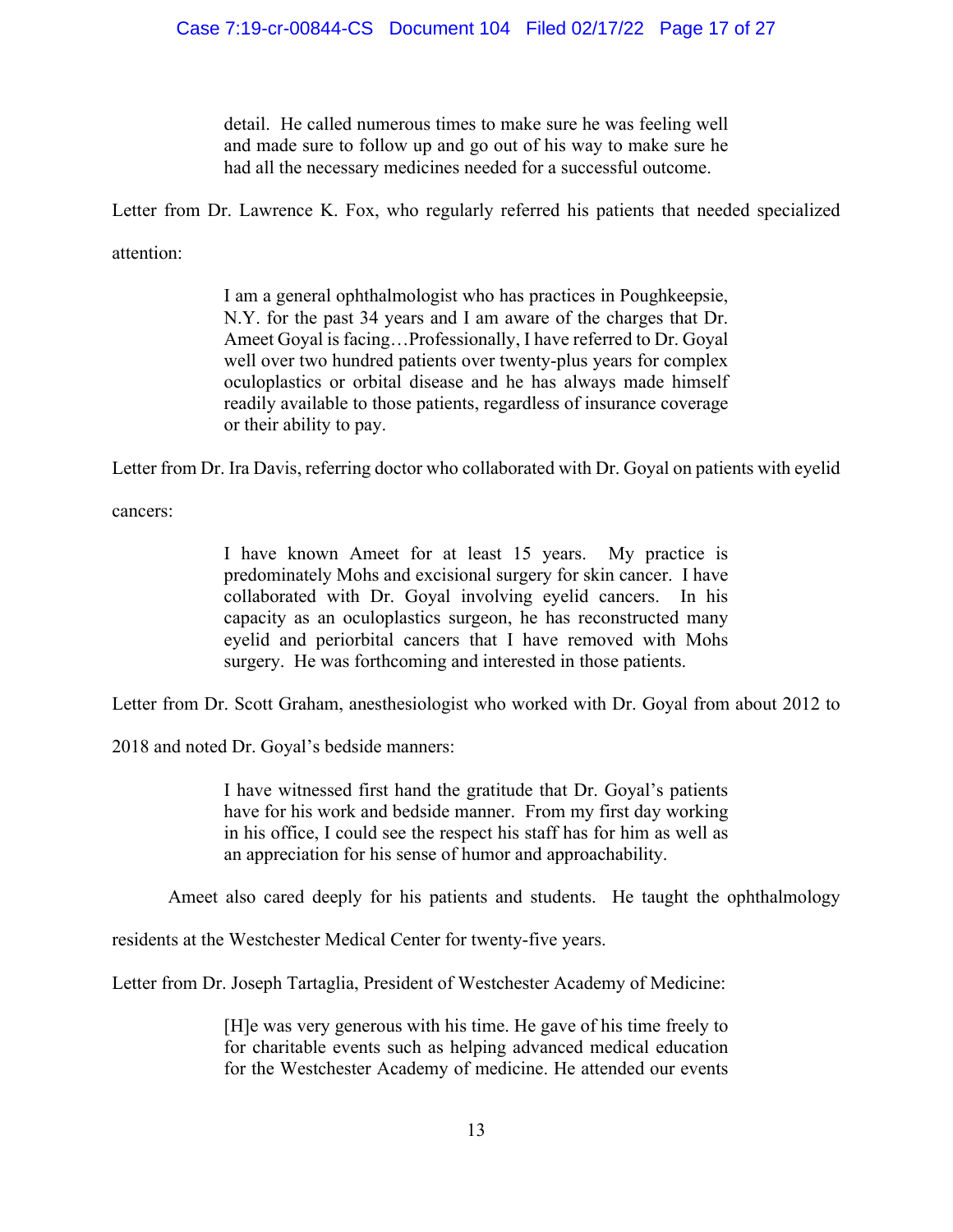with the medical students of New York medical College to promote their education and careers.

Letter from Dr. Peter Acker, pediatrician:

I am a practicing pediatrician and first met Dr. Goyal when he came to University Hospital in Port Chester to deliver a lecture to my department. I was immediately impressed with his erudition and warm personality. Over the years I have had many occasions to refer patients to him. He was always responsive and delivered excellent care no matter what time of day or night and was generous with his time.

Letter from Dr. Charles Fierro, anesthesiologist:

Dr. Ameet Goyal has not only been a venerable and reputable colleague of mine, but also a willingly compassionate and considerate teacher to his students, residents, and fellow colleagues alike in regard to techniques and mastery of his specialty.

Letter from Dr. Sumati Deutscher, optometrist:

Ameet Goyal is been an true mentor for many years. I could always rely him for good advice on patient care and life in general. He is a caring man who took the extra step to care for the people around him. When I was a young doctor he sent me a entire library of books concerning the eyes which I still use to this day.

Notwithstanding these flattering and complimentary opinions, Ameet recognizes that he

betrayed his oath as a doctor and that his misconduct diminishes, if not destroys, his clinical achievements. He also understands that not all of his colleagues enjoyed working with him, nor did they always appreciate his clinical approach. Plain and simple, he was arrogant. But no longer. It is Ameet's most sincere hope that he can find a way, in prison and thereafter, to use his knowledge, experiences and compassion to make amends, be better, and do some good in the world.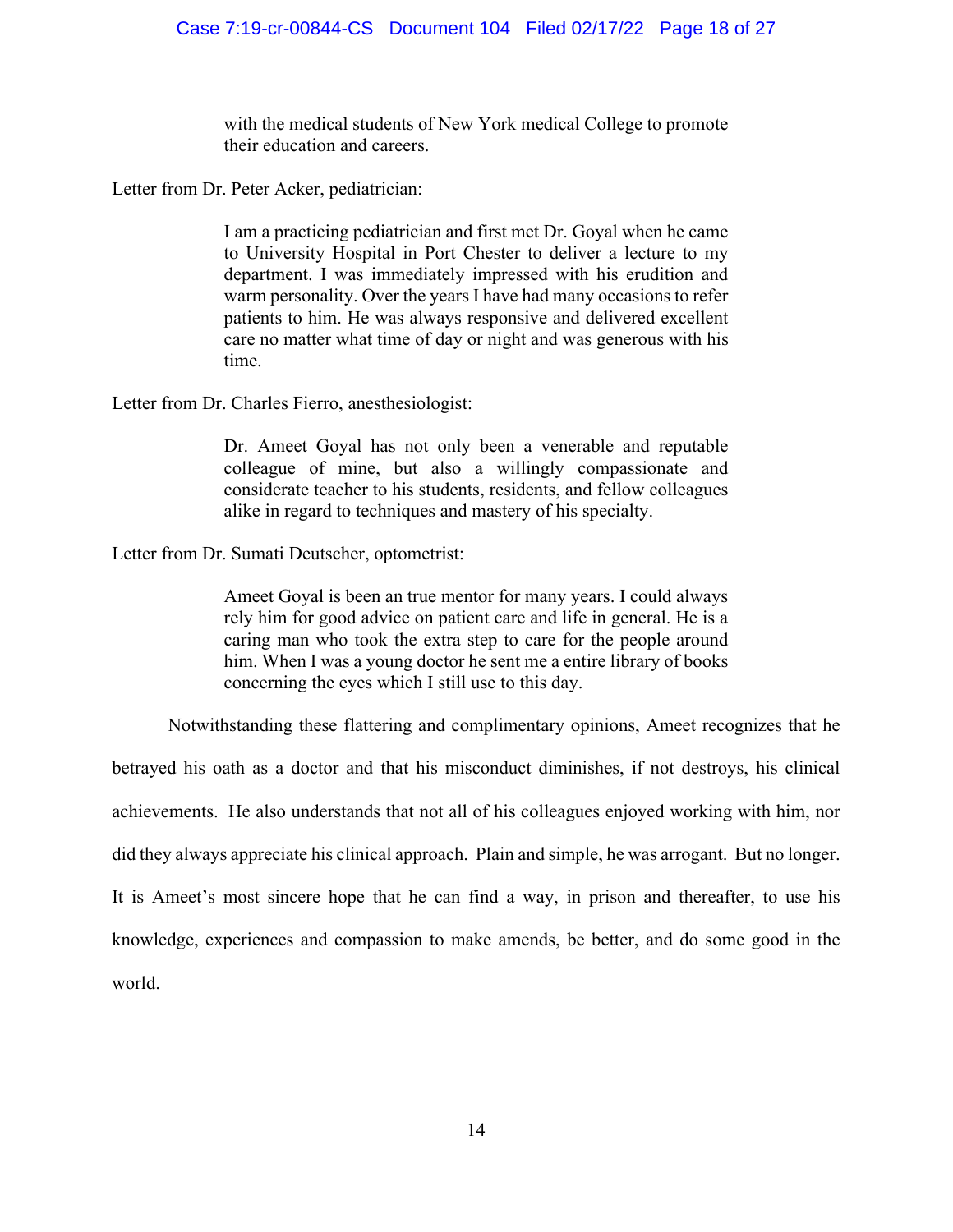## **3. Family Life and Community**

Outside the office, Ameet's life revolved around his wife and kids – and even more so today. At the center of his world are his three children, Riya Goyal, age 29, a physician who is completing her residency in Long Island; Akash Goyal, age 28, a computer engineer who resides in Chicago; and Shivani Goyal, age 25, a doctoral candidate who resides in Blacksburg, Virginia. Letters from Ameet's children describe him as a loving and dedicated father. His children, and an overwhelming number of letters from extended family and neighbors, describe how present Ameet was in their lives. Ameet coached childhood sports teams, volunteered at school events, and prioritized his children's education over everything. *See* Letter from Sara Linehan ("Ameet and Alka were active with PTO endeavors…including volunteering at the main fundraiser, the school fair. Ameet joined with the other dads in assisting in the installation of a new school playground."); Letter from Frank and Rita Longo ("Ameet has also engaged in many charitable activities, volunteered out our annual block parties, and was honored in the past by the American Diabetes Association for his contributions and support."). As Akash Goyal describes in his letter to the Court, "[h]e worked long 6-7 days weeks, waking up early every single morning to cook me breakfast, go to work, take me to soccer games sometimes 90 minutes away, and teach me new SAT vocabulary every day.") *See* Letter from Akash Goyal. His daughter Riya Goyal similarly described, "[a]s a kid, despite his busy schedule, he made sure he was there for everything. Whether it was frying an egg for me before I went to school, sitting in the passenger seat teaching me to drive, or coaching my childhood softball games, he was always there for me." *See* Letter from Riya Goyal.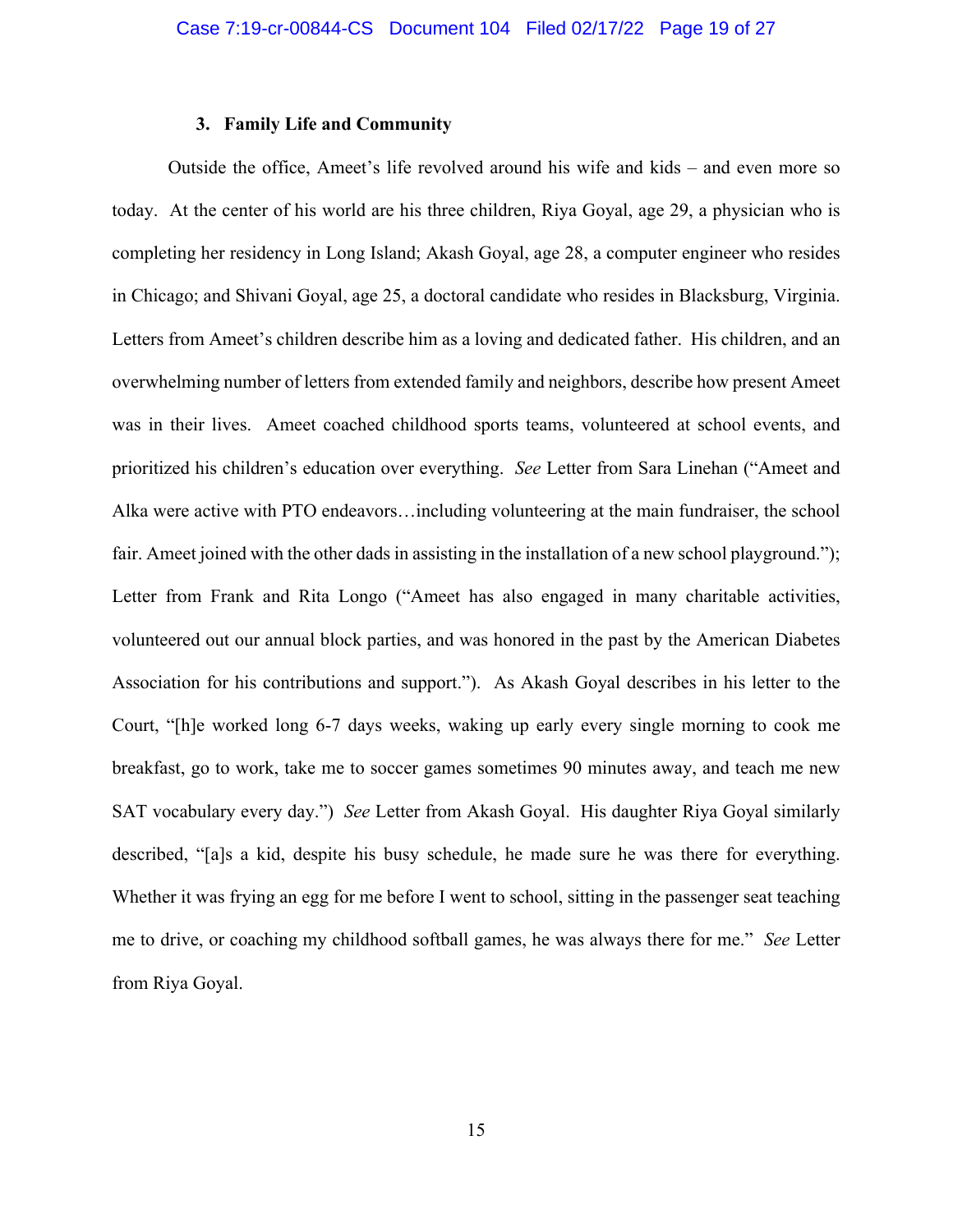# Case 7:19-cr-00844-CS Document 104 Filed 02/17/22 Page 20 of 27

Family and friends also describe Ameet as having a joyful presence and outgoing personality. He tries to be a source of comfort for those around him, as was evident when his daughter, Shivani, suffered her own personal struggles. Shivani shared in her letter:

> Although mental illness was not something that was talked about in his household growing up, my father was there for me when I faced my own struggles and was eager to learn, support, and find me the best care and resources. I remember my father visiting me on Christmas Day while I was undergoing treatment. He showed up wearing a Superman snuggie. It was the first thing that had genuinely made me laugh in weeks, and I remember thinking how insanely lucky I was to have him as my day.

Letter from Shivani Goyal.

Ameet also considers himself blessed to be married to Alka Jain Goyal. He is deeply humbled by the fact that she gave up her career in finance to move around the Midwest in support of Ameet's medical training and later raising their three children. Ameet is under no illusions about who deserves the real credit for raising three kids who went to Harvard, University of Chicago, and Georgetown. He knows that Alka is the reason that the Goyal's have another doctor, a computer scientist, and a PhD candidate in the family.

Alka describes Ameet as a "wonderfully supportive husband," a "fantastic father," and an "optimistic, warm, loving man" who "tries to help whomever he can." *See* Letter from Alka Jain Goyal. Alka has relied on Ameet during her own health scares, and she hopes to be able to do so in the future. *Id.* She describes Ameet today as a person who has "changed," for whom "[m]oney is no longer important," who "takes responsibility for his actions," and "still has a lot to give the world." *Id.*

Despite the demands of his profession and his immediate family, Ameet also made sure to make himself available to his extended family, neighbors, and friends. Ameet's mother described,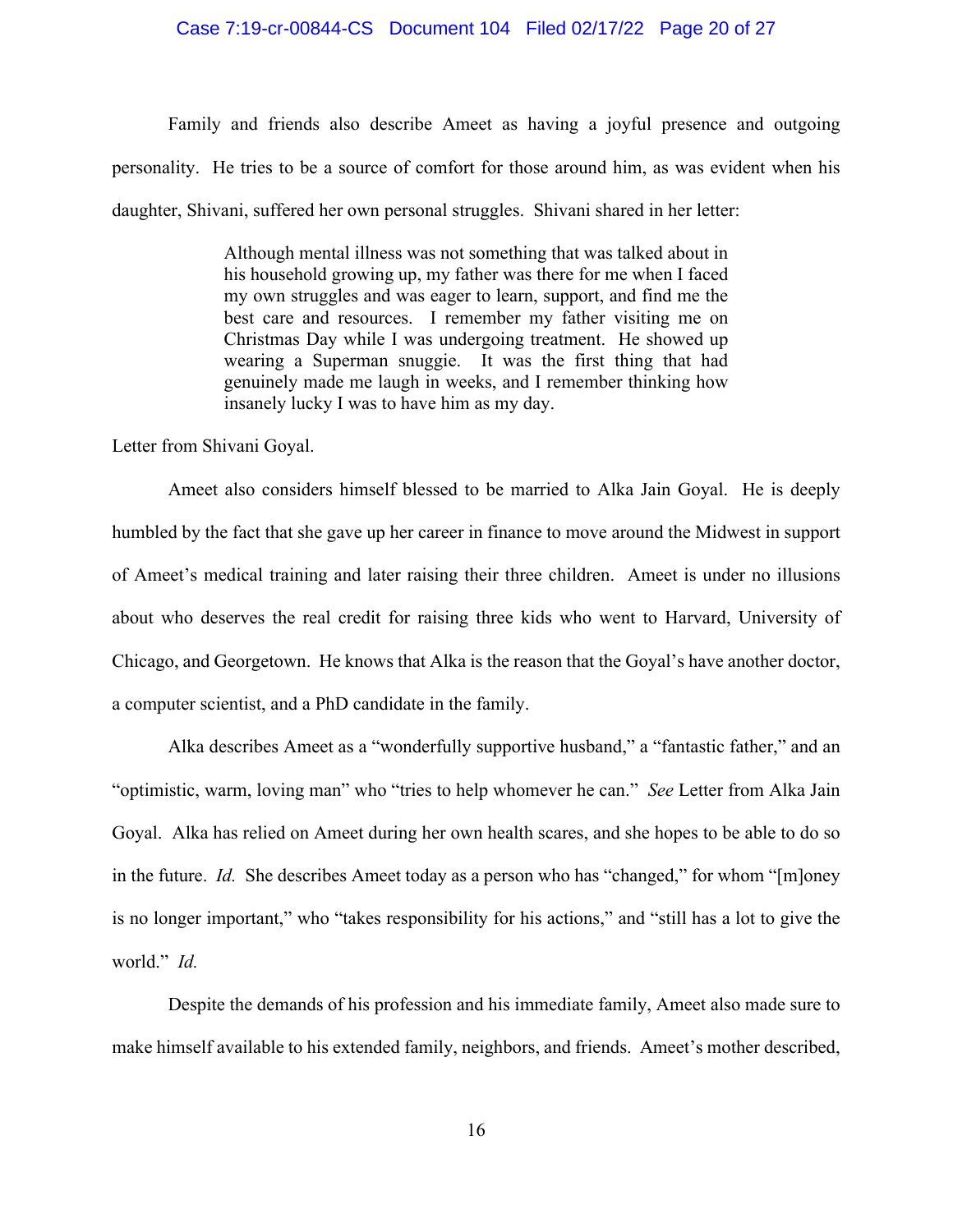[t]hroughout his life, he has always focused on what is important – family, friends, his community, and his religion. He has been a dedicated son who took care of his father who spent a long time suffering and eventually passing away with cancer. He continues to be a dedicated son who looks after me and is constantly calling to make sure I am okay or need anything, despite everything that he is going through.

*See* Letter from Kamleshe Goel. Letters from family and friends describe Ameet as "the one family member who 'showed up.'" *See* Letter from Anuj Goel. Ameet frequently provided support to family and friends when they were experiencing medical struggles or going through a challenge in life. *See* Letter from Helene Byrnes ("Whenever we needed him, even at odd times during the night he was available."); Letter from Amit Jain ("my father (Ameet's father in law) got very ill with kidney failure…He would not only come and visit my father in the hospital after his own work (a decent drive away) often, but he would counsel our entire family not only on my father's medical condition but also relate other experiences he has seen in his line of work to make the rest of us feel more comfortable[.]"); Letter from Shana De Caro ("He has been a steadfast friend to me and my entire family. He is one of the few people we know can count on, for anything."); Letter from Michael Bunsis ("My mother was diagnosed with a brain tumor in Florida…Ameet took it upon himself to track down the surgeon during the surgery to help alleviate my family's concerns.).

Ameet also received letters of support from prestigious members of the bar, including Bruce Yannett, the Deputy Presiding Partner of Debevoise & Plimpton, and Michael Kaplen, a prominent brain trauma lawyer. Mr. Yannett wrote in his letter to the Court, "[t]he Ameet who pled guilty to various felonies is not the Ameet I have known. Ameet has always been a warm and compassionate friend, through good times and bad." Letter from Bruce Yannett. Mr. Yannett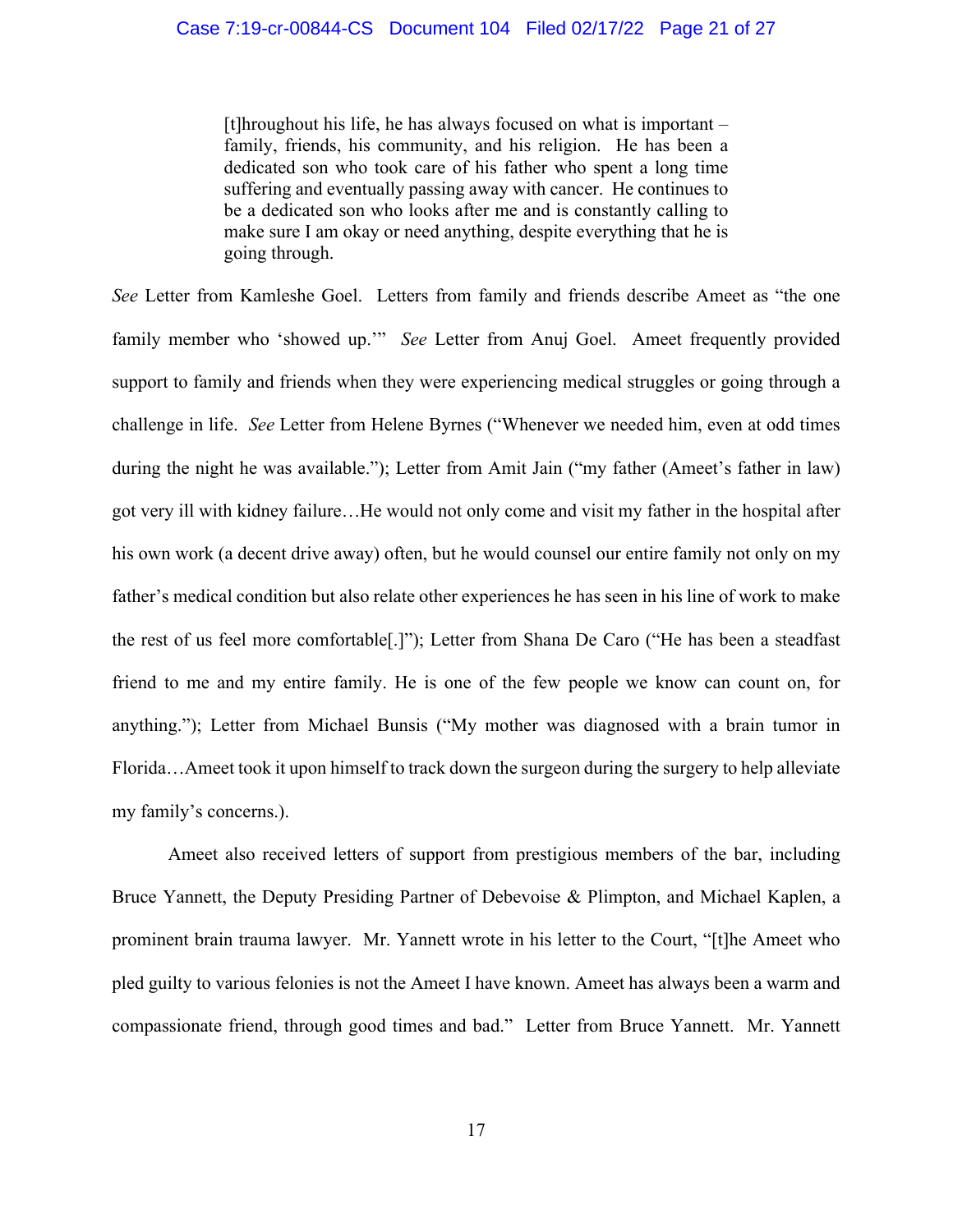# Case 7:19-cr-00844-CS Document 104 Filed 02/17/22 Page 22 of 27

went on to describe the emergency medical care Ameet provided to his daughter, for which he is eternally grateful.

Ameet also found satisfaction in his work at the Mount Vernon Hospital outpatient ophthalmology clinic, and his support of an eye clinic in India. He hopes to one day be able to use his exceptional talents to volunteer in the community.

Whatever his shortcomings, and there are many, the people who know Ameet best remain in his corner, grateful for his compassion and kindness. They understand the need for punishment, are prepared to help him rehabilitate, and, over time, will help him become a person who can give something back to society.

## C. GENERAL AND SPECIFIC DETERRENCE

According to 18 U.S.C.  $\S$  3553(a)(2), an appropriate sentence should "afford adequate deterrence to criminal conduct" and "protect the public from further crimes of the defendant." These twin objectives can be achieved with a most lenient sentence.

As a result of his conduct, Ameet lost his medical licenses and his practice is closed. His livelihood is forever gone. He will not be in a position to commit fraud through his practice. And Ameet understands that he lost the benefit of the doubt when he committed crimes while on bail, but since the PPP loan debacle, Ameet has been a model defendant in home confinement for almost two years. He has abided by very strict conditions of release. The criminal law has achieved its deterrence objectives. *See United States v. Gaind*, 829 F. Supp. 669, 671 (S.D.N.Y. 1993), *aff'd*, 31 F.3d 73 (2d Cir. 1994) ("Elimination of the defendant's ability to engage in similar or related activities[,] or indeed any major business activity . . . constitutes a source of both individual and general deterrence."); *United States v. Emmenegger*, 329 F. Supp. 2d 416, 428 (S.D.N.Y. 2004); *United States v. Stewart*, 590 F.3d 93, 141 (2d. Cir. 2009) (conviction "made it doubtful that the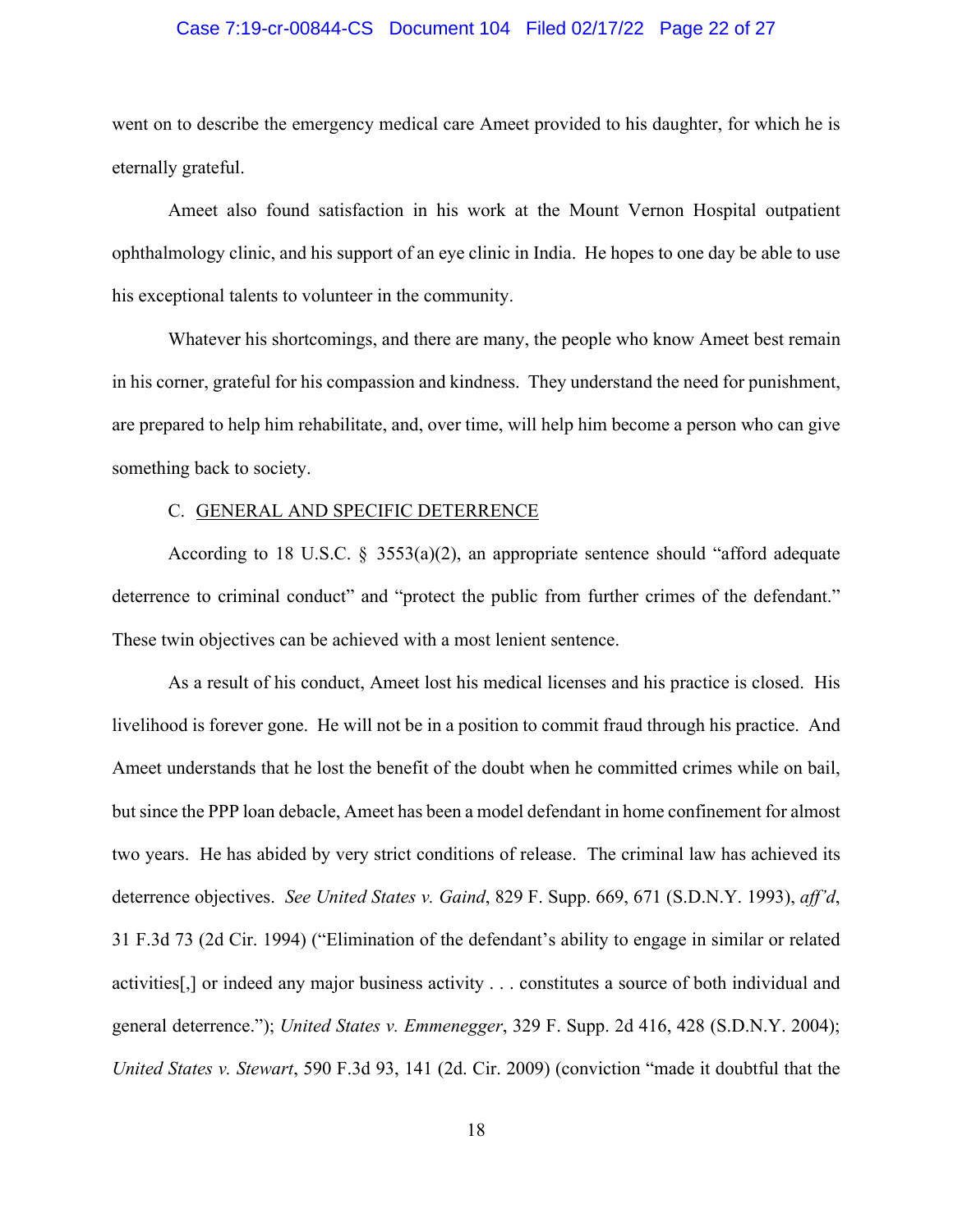# Case 7:19-cr-00844-CS Document 104 Filed 02/17/22 Page 23 of 27

defendant could pursue his career as an academic or translator, and therefore . . . the need for further deterrence and protection of the public is lessened because the conviction itself already visits substantial punishment" (citation omitted).

Ameet's age is also relevant to assessing specific deterrence. At 58, with several underlying health conditions, even the most lenient Guidelines sentence almost assures that Ameet will emerge from confinement a changed man physically and emotionally, and he will likely need a lot of assistance from his family. Courts have declined to impose strict guidelines sentences on older defendants "on the grounds that such defendants exhibit markedly lower rates of recidivism in comparison to younger defendants." *United States v. Ruiz*, No. 04CR.1146-03(RWS), 2006 WL 1311982, at \*4 (S.D.N.Y. May 10, 2006) (citations omitted); *see also United States v. Moore*, No. 92-CR-200-1 (NGG), 2015 WL 9413099, at \*3 (E.D.N.Y. Dec. 22, 2015) ("Many courts have observed that recidivism is markedly lower for older defendants.") (citation omitted).

Moreover, the collateral consequences of this case all but ensure that Ameet will not commit similar crimes in the future. Such consequences not only affect whether punishment will afford adequate deterrence, they also impact the need "to provide just punishment for the offense," as outlined in § 3553(a)(2). *See Stewart*, 590 F.3d at 141 (2d Cir. 2009) ("It is difficult to see how a court can properly calibrate a "just punishment" if it does not consider the collateral effects of a particular sentence."). Here, there is no dispute that significant collateral consequences have resulted.

Ameet trained for nearly a decade to become an oculoplastic surgeon, often working more than six days a week for excessively long hours. For decades, Ameet defined himself as a practitioner and teacher. Losing his medical license after treating thousands of patients over the years stripped Ameet not only of his profession but also of his core identity. As a consequence,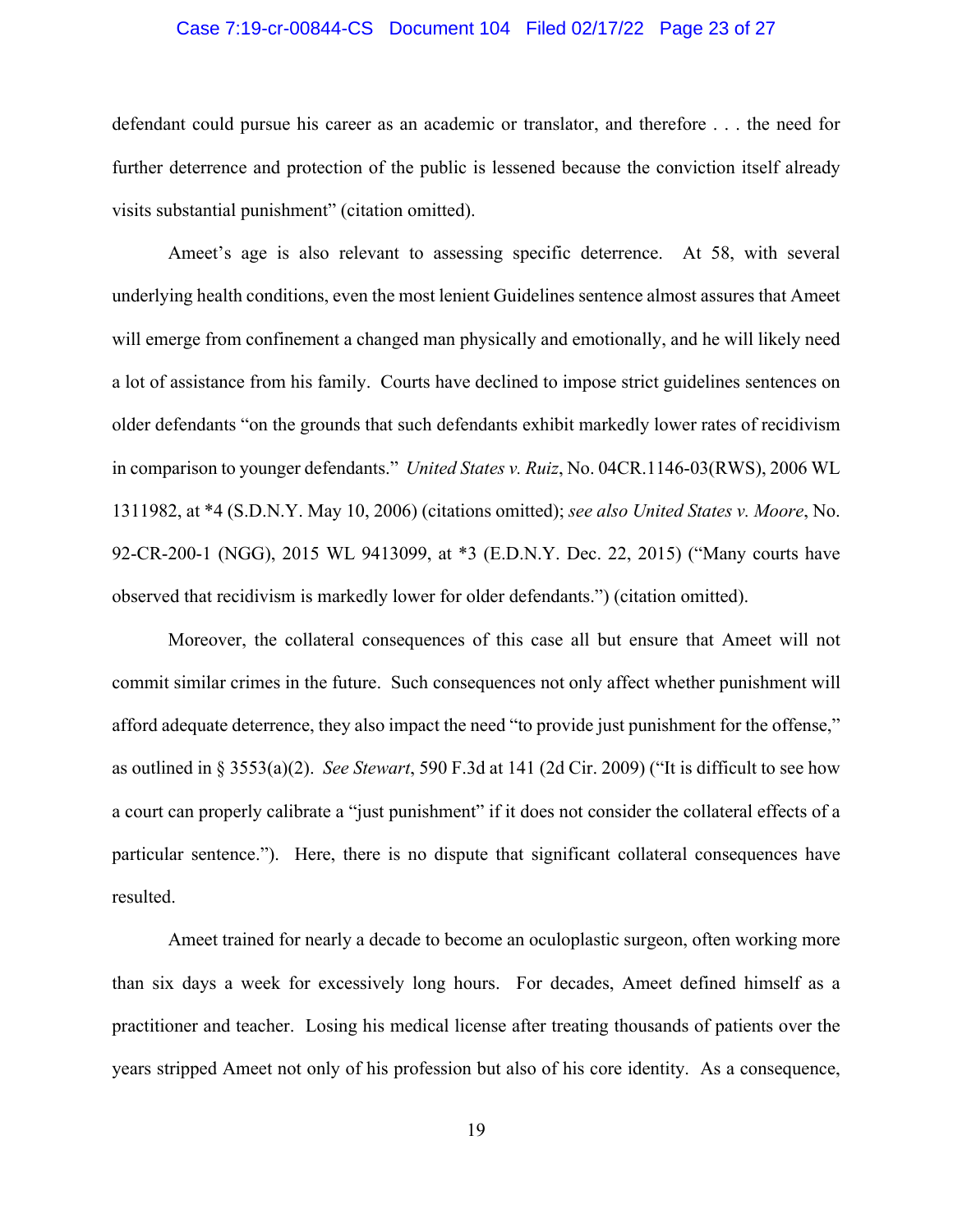# Case 7:19-cr-00844-CS Document 104 Filed 02/17/22 Page 24 of 27

the past two years have been emotionally tormenting. He is anxious and exhausted. He is a pariah in the Westchester Medical Community, no longer able to banter with patients he considered to be friends, or conduct the oculoplastic research that he enjoyed in quieter moments. The restrictions placed on him during home confinement have also resulted in the loss of friendships, professional associates, and the ability to be with family who need him at funerals and miss him at weddings. Perhaps most painful was enduring his mother's health struggles without being able to assist her. Motivated by the hope of seeing his mother once again after his incarceration, Ameet strives to use this pain and punishment to remake himself as a more modest, chastened, and thankful person.

#### D. AVOIDANCE OF UNWARRANTED SENTENCING DISPARITY

18 U.S.C. § 3553(a)(6) requires the Court to consider sentences afforded to defendants "with similar records who have been found guilty of similar conduct." The primary purpose of this provision is to reduce unwarranted sentence disparities nationwide. *United States v. Wills*, 476 F.3d 103, 109 (2d Cir. 2007). What the statute commands is for the Court to examine the criminal conduct upon which the defendant's conviction is based, and in sentencing the defendant, consider the sentences by other courts nationwide for similar criminal conduct. *United States v. Boscarino*, 437 F.3d 634, 638 (7th Cir. 2006) (noting that "the kind of 'disparity' with which § 3553(a)(6) is concerned is an unjustified difference across judges (or districts)").

A survey of caselaw reveals the following defendants who were convicted of similar charges to Ameet and the sentences they received.

In *United States v. Hameedi*, the defendant, a cardiologist, was alleged to have participated in a "12-year scheme to defraud Medicaid, Medicare, and other private health insurance companies out of more than \$50 million" the alleged fraud included "(1) making false representations to insurance providers, including providers paid through Medicaid and Medicare, about the medical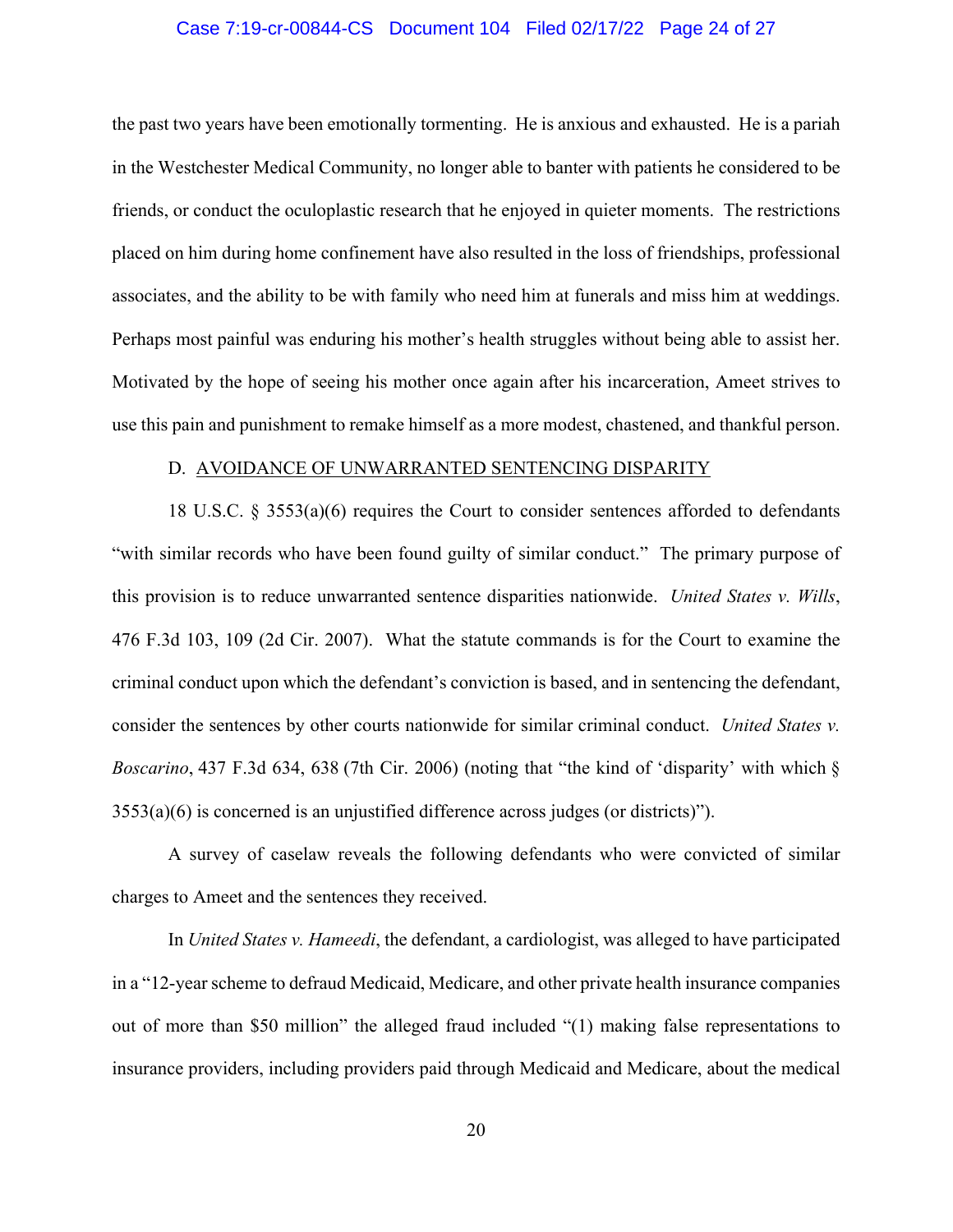# Case 7:19-cr-00844-CS Document 104 Filed 02/17/22 Page 25 of 27

condition of patients in order to obtain preauthorization for medical tests and procedures; (2) submitting false claims to insurance providers for tests and procedures that were not performed and/or medically unnecessary, as well as for drug items not used or provided; (3) paying exorbitant kickbacks to local primary care medical offices in exchange for lucrative referrals from these offices." *See* Department of Justice, *Cardiologist, Neurologist, And Others Charged In \$50 Million Health Care Fraud Scheme, And Civil Suit Filed Against Clinic And Participants In The Fraud* (Mar. 1, 2017), https://www.justice.gov/usao-sdny/pr/cardiologist-neurologist-and-otherscharged-50-million-health-care-fraud-scheme-and. At sentencing the Court determined that the applicable guidelines range was 46 to 57 months. *United States v. Hameedi*, No. 17-cr-137-JGK (S.D.N.Y. May 15, 2021) Sentencing Tr. at 7. The Court imposed a sentence of 20 months' incarceration. *Id.* at 50.

*United States v. Ahmed*, No. 14-cr-277-DLI, (E.D.N.Y. Dec. 28, 2017) (ECF No. 227) involved a New York area doctor who routinely billed Medicare for phantom surgical procedures. According to the government, the defendant billed Medicare approximately \$85 million for 11 CPT Codes and was paid over \$7 million in reimbursement for those purportedly provided services. The defendant faced a Guidelines range of 188 to 235 months after being convicted at trial. *Id.* He received a sentence of 156 months. Department of Justice, New York Doctor Sentenced to 13 Years in Prison for Multi-Million Dollar Health Care Fraud (Feb. 7, 2018), https://www.justice.gov/opa/pr/new-york-doctor-sentenced-13-years-prison-multi-million-dollarhealth-care-fraud.

 In *United States v. Melgen*, No. 15-cr-80049-KAM, (S.D.F.L. Nov. 28, 2017) (ECF No. 441), a Florida ophthalmologist was convicted after trial of sixty-seven counts related to a healthcare fraud scheme. Department of Justice, *South Florida Doctor Convicted of Sixty-Seven*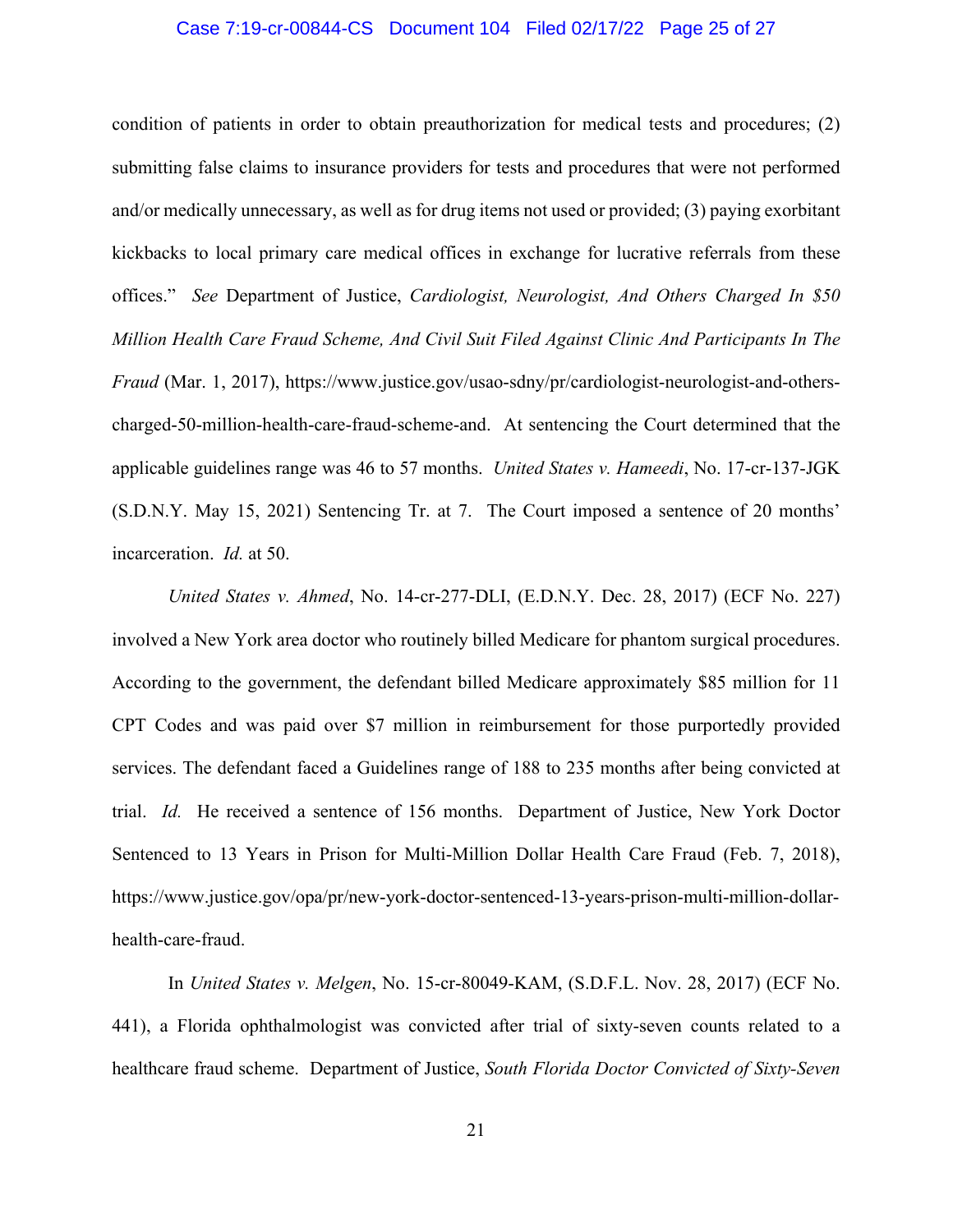# Case 7:19-cr-00844-CS Document 104 Filed 02/17/22 Page 26 of 27

*Criminal Counts Related to Medicare Fraud Scheme* (Apr. 28, 2017), https://www.justice.gov/usao-sdfl/pr/south-florida-doctor-convicted-sixty-seven-criminal-countsrelated-medicare-fraud. The defendant was alleged to have billed the Medicare program more than \$190 million, for which he was reimbursed \$105 million. *Id.* The defendant faced a guidelines range of 360 months-to-life and received a sentence of 204 months. *United States v. Melgen*, No. 15-cr-80049-KAM, (S.D.F.L. Feb. 22, 2018) (ECF No. 489).

Two physicians in New Orleans were convicted after trial of carrying out a home healthcare fraud scheme over the course of ten years. According to the government, the scheme involved multiple companies and the submission of more than \$56 million in claims to Medicare, of which \$50.7 million were paid. Department of Justice, *New Orleans Doctors and Registered Nurse Sentenced for Roles in \$50 Million Fraud Scheme* (Dec. 16, 2015), https://www.justice.gov/opa/pr/new-orleans-doctors-and-registered-nurse-sentenced-roles-50 million-fraud-scheme. The first physician faced a guidelines range of 135 to 168 months, and was sentenced to 80 months. Appeal Tr. at 8-13, *United States v. Morad*, No. 13-cr-101-SSV-DEK, (E.D. La. Dec. 16, 2015) (ECF No. 555). The second physician faced a guidelines range of 97 to 120 months and was sentenced to 64 months. Appeal Tr. at 4-6, *United States v. Morad*, No. 13 cr-101-SSV-DEK (ECF No. 556).

 A physical therapist who co-owned one of several fraudulent home health agencies involved in a home healthcare fraud received a significant downward variance after his conviction at trial. *See United States v. Ahmadani*, No. 12-cr-20042-JEL-RSW (E.D. Mich.). The defendant according to the government's sentencing submissions, helped perpetrate a scheme that "specifically targeted and exploited indigent Medicare beneficiaries," submitting over \$44 million in Medicare claims, of which \$38 million was paid. Sentencing Memo. at 1-4, *United States v.*